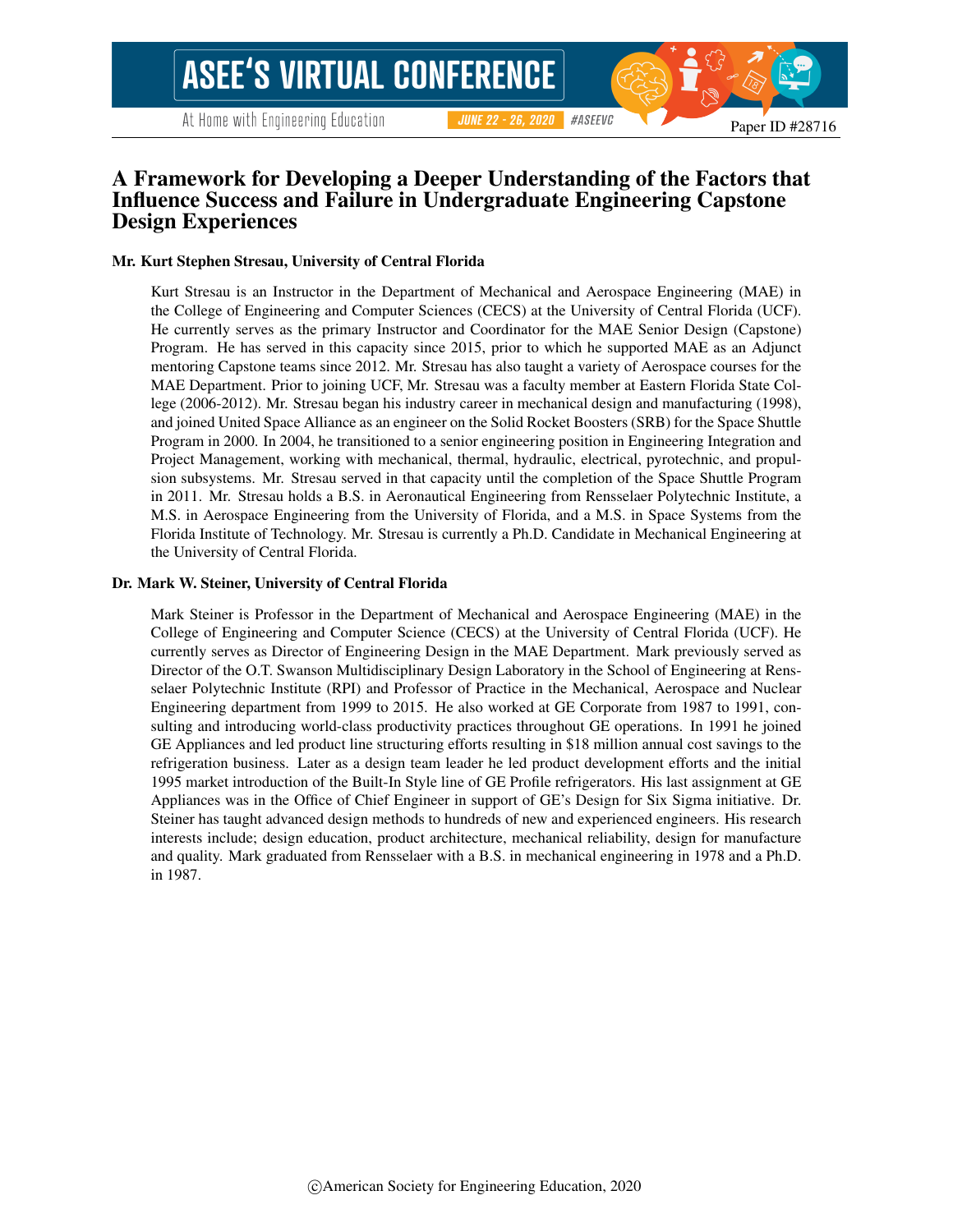# **A Framework for Developing a Deeper Understanding of the Factors that Influence Success and Failure in Undergraduate Engineering Capstone Design Experiences**

### Abstract

The engineering undergraduate curriculum presents substantial opportunities for improvement. Society is calling for a transformation (https://tuee.asee.org/). As the culminating experience for undergraduate engineering students, capstone design team projects represent a window on the curriculum and a particularly fertile ground for understanding these opportunities. However, the factors that influence success and failure in capstone remains an area of inquiry. The framework presented here proposes to help us develop a deeper understanding of these factors.

We present a mixed methods analysis approach for identifying the critical factors impacting capstone design team success, where success is defined by student satisfaction. The proposed framework includes factors and their interactions in three fundamental areas: faculty mentorship, student backgrounds, and various contextual influences.

The proposed framework capitalizes on the use of existing survey tools and course data to conduct a mapping of faculty mentor beliefs/practices against student perception and recognition of those practices. In conjunction with student reflective memos containing self-evaluations of their project and team experiences, interactions with faculty mentors, and overall satisfaction with their educational experience, this data will combine to provide a multifaceted assessment of which factors are influential and are value-added to the program. The mixed methods approach will include quantitative statistical analysis of programmatic data, qualitative social network analysis-based assessment of peer evaluations, and case-study triangulation with studentauthored reflective memorandum and faculty self-assessments.

Preliminary results from application of the proposed framework at a large public metropolitan research one university will be shared. The ultimate objective of this work is to provide a meaningful in-depth understanding of the capstone design experience and insights based upon careful analysis and observations of engineering students working on "real-world" projects. It is envisioned that the results of the research will provide meaningful guidance to students, instructors and stakeholders for improved preparation of young engineers for the profession.

# Background and Outline

With EC2000, ABET brought a paradigm change to engineering education that has continued through to the present day [1]. Beyond providing a foundation of science, math and engineering fundamentals, engineering programs needed to do more. In addition to a new focus on student outcomes, ABET imposed a new course requirement; a culminating experience (a.k.a. capstone) to provide graduating students with awareness, knowledge and skills for solving the challenging real-world problems that they would face in their careers [2]. The challenge for engineering programs became an issue of how to fulfill this new requirement. How do we teach students to think and act like real engineers?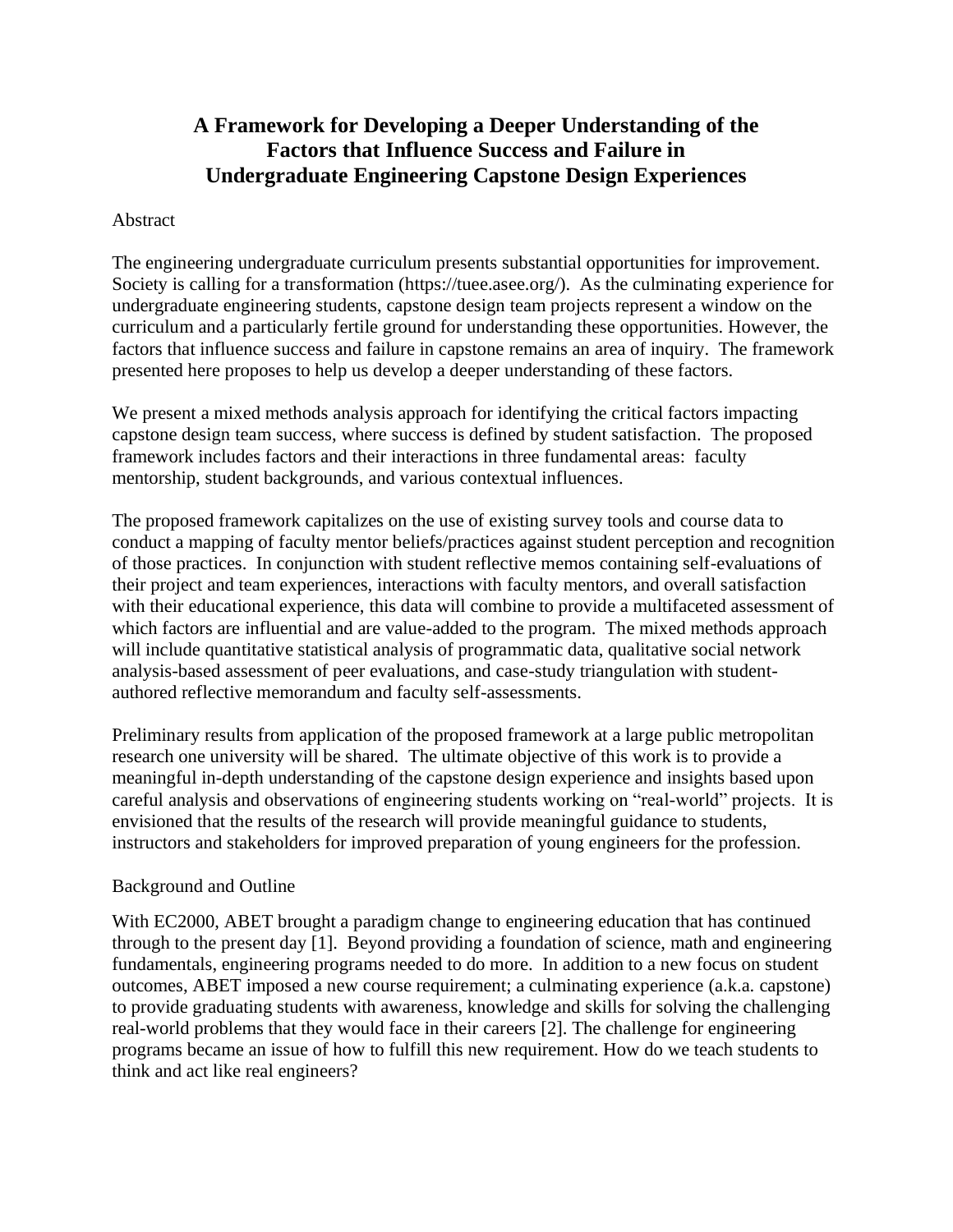The introduction of the capstone course into the engineering curriculum signaled a return to a style of engineering education focusing on active experiential learning. At the time, relatively few resources were available for teaching modern engineering design in the broader context of global, cultural, social, environmental and economic factors [3, 4].

To help deal with the need for understanding the new experiential learning approaches in capstone and engineering education in general, research programs in engineering education were developed at various universities [5]. These new engineering education research programs served to expose deficiencies in our understanding of engineering design and teamwork in an academic setting, as well as the research methods used to develop that understanding [6] [7] [8] . While surfacing issues and challenges pertinent to the question of how to improve our teaching of students to become engineers, it is clear that further research is still needed to help us understand the inner workings of actual student teams in a natural setting [9]. What are the factors that make capstone students successful? Who are the observers in this natural setting that have the perspective and resources to make such a determination? Presumably, faculty who serve as capstone project advisors are the most likely candidates to have the appropriate perspective and may be the best observers. However, the very individuals who are immersed in the natural setting as capstone faculty advisors (a.k.a., project mentors or coaches) may not have the objective perspectives (nor appropriate time and inclination) necessary to conduct thoughtful unbiased assessments.

There is a need to improve our understanding of experiential teaching methods in the context of engineering capstone design. What are the factors that influence student success? How do faculty advisors impact teamwork? What are the requisite skills and backgrounds needed by faculty advisors to properly guide students to become engineers? How does the nature of a project, the preparation and background of a student, or the skill mix of a team affect the learning and development process? The complexity of the interplay between these factors makes extracting the assessment from the natural setting a challenging task.

In this paper, we will first provide a summary of some of the past efforts to improve our understanding of the potential factors that contribute to student success in capstone, along with the overarching objectives and approach for our work. Since defining student success tends to be somewhat subjective, we will then provide a brief commentary on the varying viewpoints and share a concise listing of the metrics in the proposed framework. An outline of the mixed methods framework will then be presented, complimented by descriptions of the survey instruments we have used to capture data from students and faculty. An overview of the case study analysis approach used to develop a deeper understanding of the factors that influence student success will then be presented, including summary data from nine case studies. Finally, this paper will share some of the preliminary observations from our initial implementation of the framework, concluding with a summary and plans for future work.

Review of Prior Work, Objectives and Approach

The ABET requirement to include capstone projects as a critical component of engineering education necessitated engineering programs to embrace active experiential learning. However, making fair and accurate student assessment in this kind of learning environment can be challenging, even for the best teachers. While past efforts to develop assessment methodologies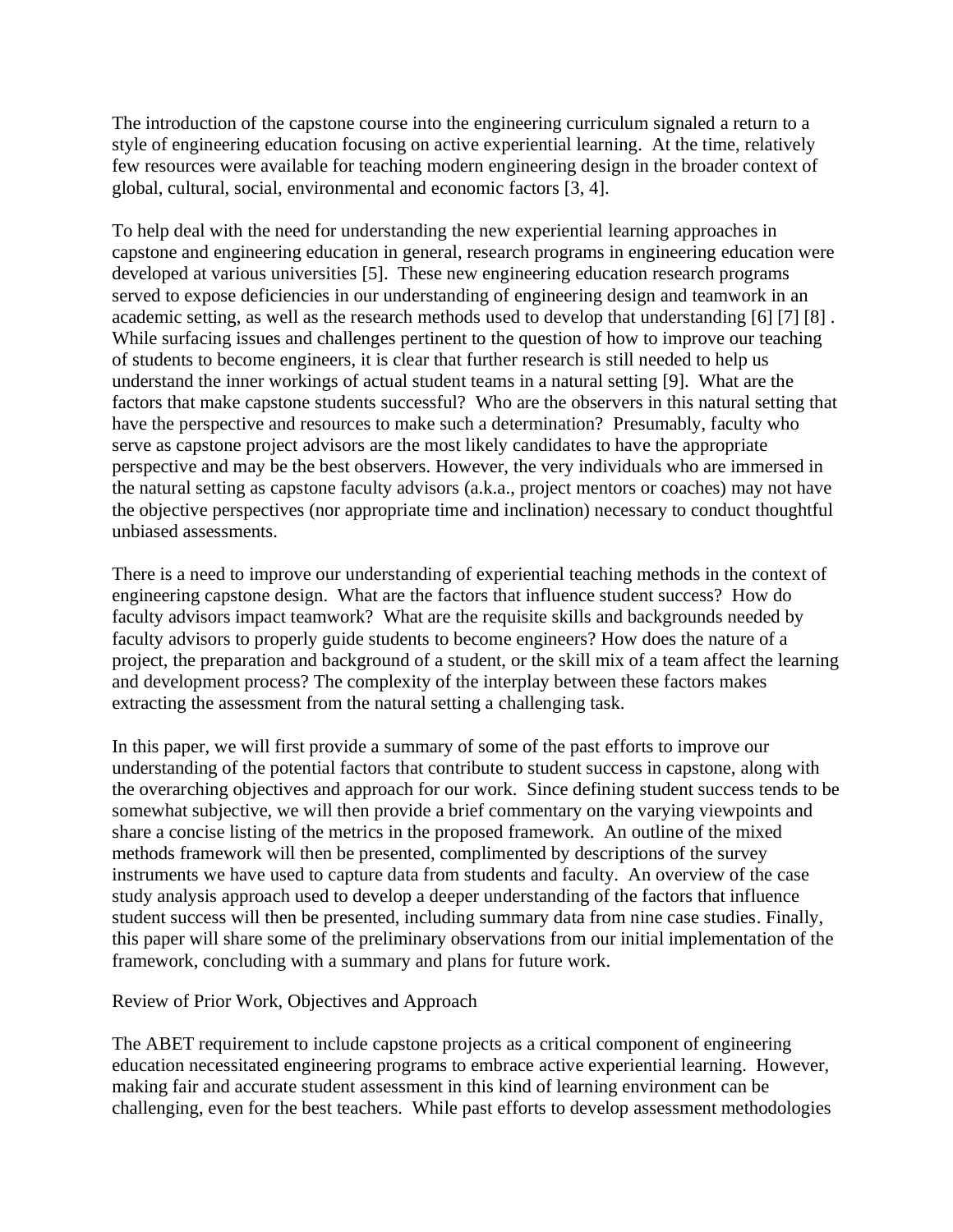for engineering capstone design have shed light on the subject [10, 11], it still remains unclear what truly makes one capstone team successful and others, perhaps less so. This very lack of clarity is a call for additional investigation into the relevant factors that influence student engagement and success. In the interest of seeking clarity on student project success, many researchers have focused on a variety of specific factors or methods that influence success.

For example, it seems logical to assume that team composition may have a significant impact on project success. The confounding issue here is that there are many approaches described in the literature on team selection and making project assignments [12] . At one extreme, there is random assignment, which is probably not advisable for technically challenging open-ended capstone projects where a diversity of engineering experience and skills may be required [7]. Other approaches include grouping students based upon similar grade point average [13], personality profiles [14], student self-selection, or weighted mathematical algorithms of various forms [15, 16]. However, Aller, Lyth and Mallak [17] note that shared interests and motivation are probably the best predictors of team performance and "much more so than the methods identified."

Of course, this implies that project definition and the very nature of the project itself may also be factors. Bracken, et. al. consider the attributes for successful capstone project selection [18]. They conclude that perceived value of the project to students, relevance to the engineering discipline and the use of emerging "cool" technologies are factors, with the caveat that once a project commences and regardless of the project selection, that "having a crisis management plan enables the capstone practitioner to respond to the crisis in a calm and rational manner." They go on to observe that "while a failed capstone project often leaves both the student, and sponsor (if applicable) and faculty project advisor disappointed, this doesn't mean that learning has not taken place." Clearly, challenge level may also be a factor associated with capstone project selection. In this vein, Pezeshki, Leachman and Beyerlein have explored the use of NASA Technology Readiness Levels along with resource and risk assessments to improve capstone project scoping in the interest of improving successful delivery of student project deliverables [19].

Another related factor may also include the initial perceptions students have when they are introduced to a capstone project. Hart and Polk examine these factors in the interest of offering appealing projects that "excite" and "engage" students [20]. Deriving results from their work it appears that the factors of importance to student capstone project preference can be summarized as follows:

| <b>Factors</b>                         | Importance |
|----------------------------------------|------------|
| Interest in Project Area or Technology | 78%        |
| <b>Sponsor Reputation (Employment)</b> | 67%        |
| Well Defined Project Scope             | 67%        |
| Perceived Importance of Project        | 59%        |

In addition to the possible success predictors of assessment, team composition and project definition, there are a host of other, perhaps more narrowly defined characteristics that have been described in the literature that may have influence on capstone project success. This includes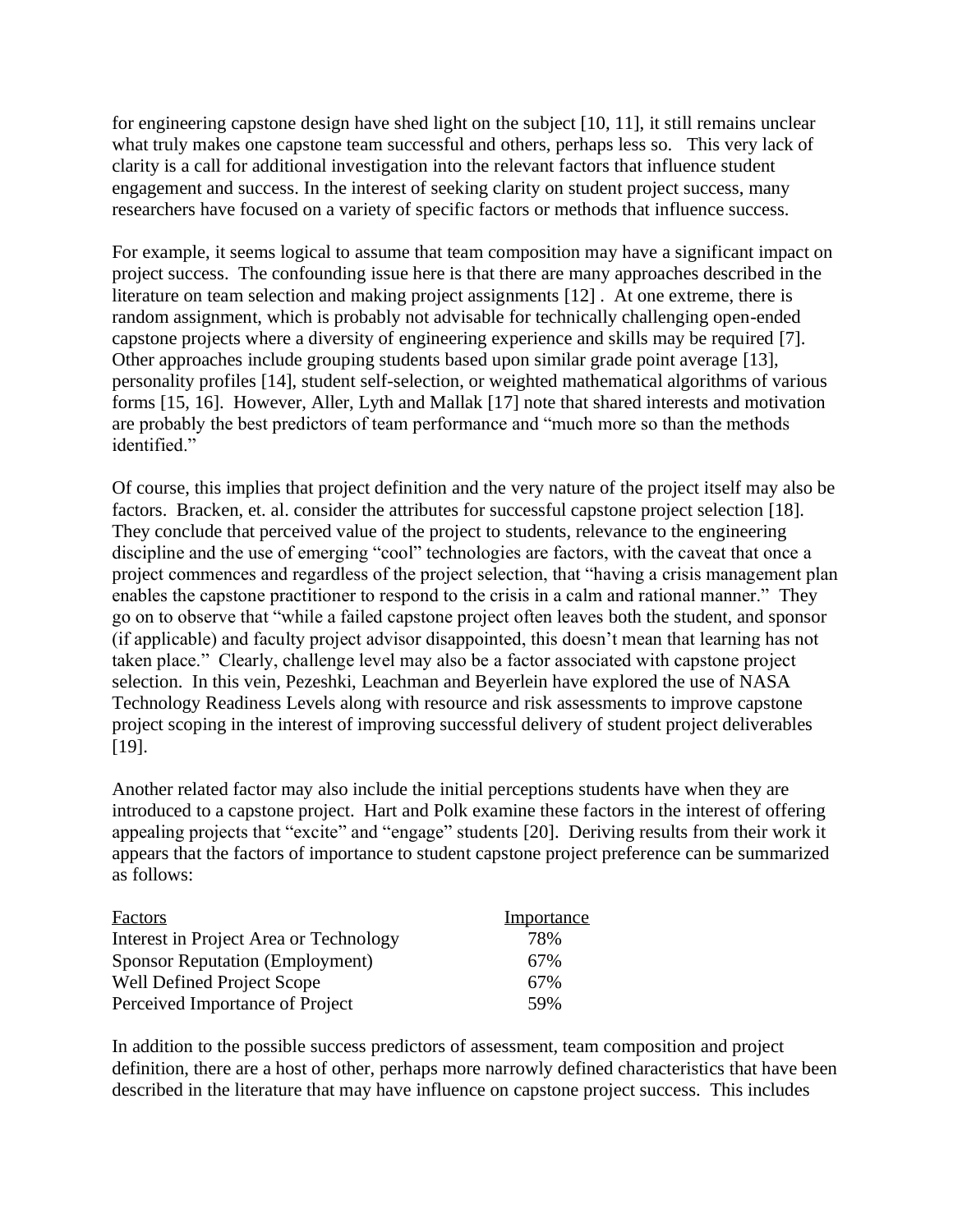factors such as team diversity [21, 22], team size and project duration [20, 23, 24], the experience level of students [12, 25-27] and how student leadership emerges on capstone teams [28-30].

Clearly there are many studies that seek to address the apparent critical factors contributing to student success in a capstone experience, however it appears that we continue to lack insights into identification, detection and prioritization of the actual main factors and the associated interactions that may influence student success on capstone engineering design projects. Recent work by Pembridge & Paretti [9] indicates a substantial variation in the behaviors and teaching methods utilized by capstone instructors depending upon their own personal experience base. Significantly, they do not attempt to identify teaching best practices, acknowledging the highly complex and context dependent nature of capstone instruction. Notably, none of the primary teaching behaviors explored in their work focus on content-specific, so called "technical" knowledge; emphasizing instead the social, motivational, and developmental aspects of engineering education.

In the work presented here we attempt to offer insight into the real-time contextual issues of capstone design to make the connections between teaching practices, student engagement and contextual influences. Our efforts are clearly a work in progress and propose to take advantage of the natural-environment experiences of capstone participants, using a mixed methods approach to shed light on the complexities associated with the capstone teaching environment. In contrast to the analytical approach which is typical of engineering practice, it must be acknowledged that there is likely no single equation or algorithm to predict and model capstone success factors, and that the influences are more subtle, situational, and nuanced.

The proposed framework utilizes a sample subset of capstone project case studies (drawn from a large candidate pool), identified using survey instruments and course data to explore and identify teaching practices that are effective in eliciting successful capstone results. The framework assumes that each capstone project team represents a case study and for each student team a faculty advisor has been assigned to provide direct guidance and ultimately assign a grade to each student on the project team.

A Mixed Methods Framework for Understanding Student Success

In keeping with the teachings of John Dewey, we postulate that the influences from faculty, students, and the project context and environment are inseparable and overlap in capstone (Figure 1), and in fact have an "intimate and necessary relation" [31].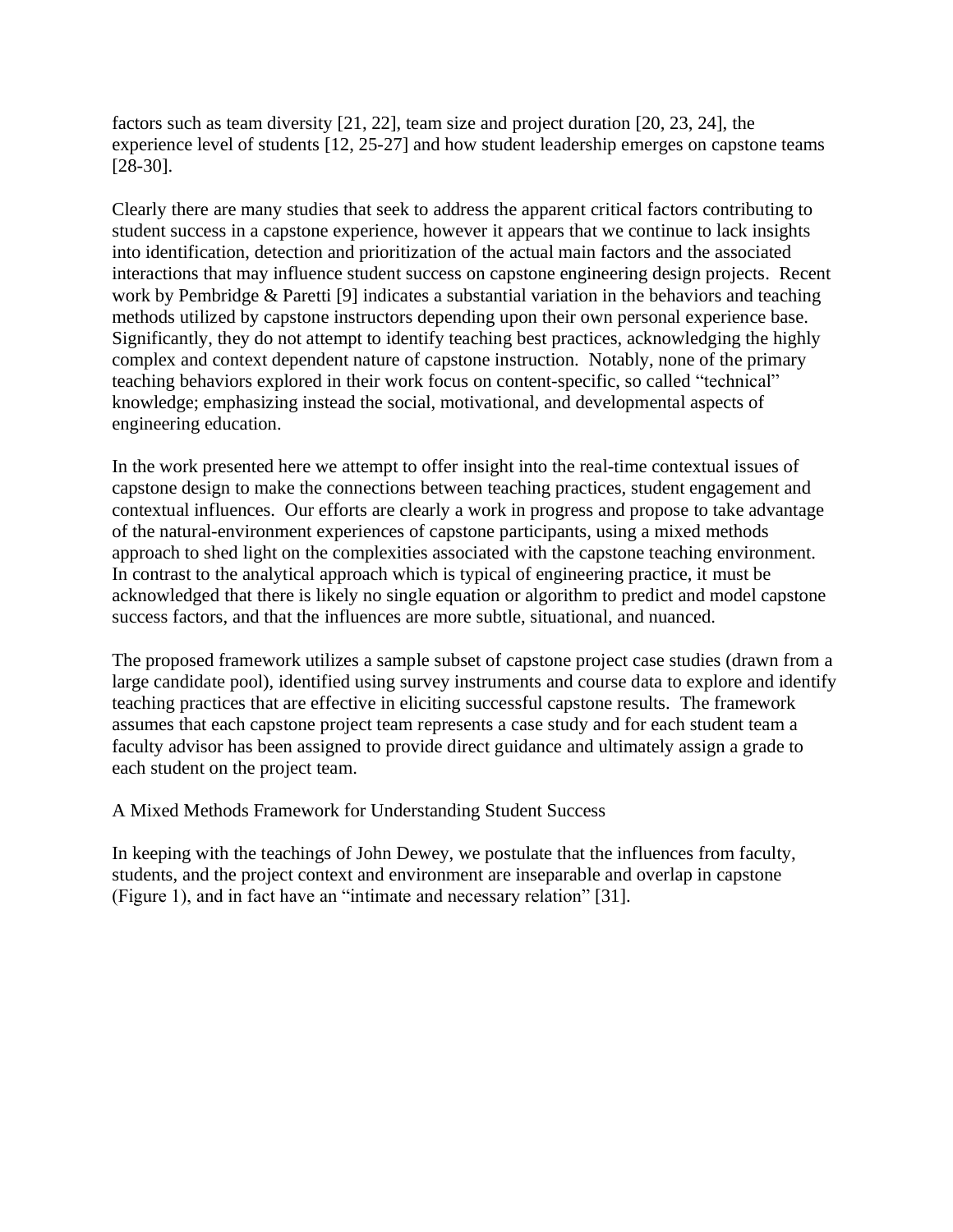

Figure 1- Capstone Faculty, Contextual and Student Factors

Given this setting, the proposed framework (Figure 2) for analysis involves a mixed methods approach including analysis of student and faculty survey data and existing programmatic data, along with case study analysis for triangulation involving student peer evaluations and end of semester reflective memos [32] . The following sections of the paper will describe in greater detail the various elements of the proposed framework.

Although capstone courses are common across ABET accredited programs, we must acknowledge that they vary significantly in their implementation [33]. From Howe's work a sampling of some of the differentiating characteristics are shown in Table 1 below.

| Characteristics                  | <b>Representative Examples</b>                                                                 |
|----------------------------------|------------------------------------------------------------------------------------------------|
| Duration                         | One to Two Semesters                                                                           |
| Lecture Topics                   | design process, teamwork, project planning,<br>engineering ethics, intellectual property, etc. |
| Sources of Projects              | Academic, Student Proposed, Service,                                                           |
|                                  | Industry, etc.                                                                                 |
| <b>Assessment Methods</b>        | Project Reports, Design Reviews, Peer                                                          |
|                                  | Evaluations, Effort Reports, etc.                                                              |
| Size of Student Population       | 10 to $200+$                                                                                   |
| Average Team Size                | $3$ to 9                                                                                       |
| % Department Faculty             | 0 to 100%                                                                                      |
| <b>Receiving Teaching Credit</b> |                                                                                                |
| <b>Average Project Funding</b>   | \$0 to \$50K                                                                                   |

Table 1 - Capstone Course Characteristics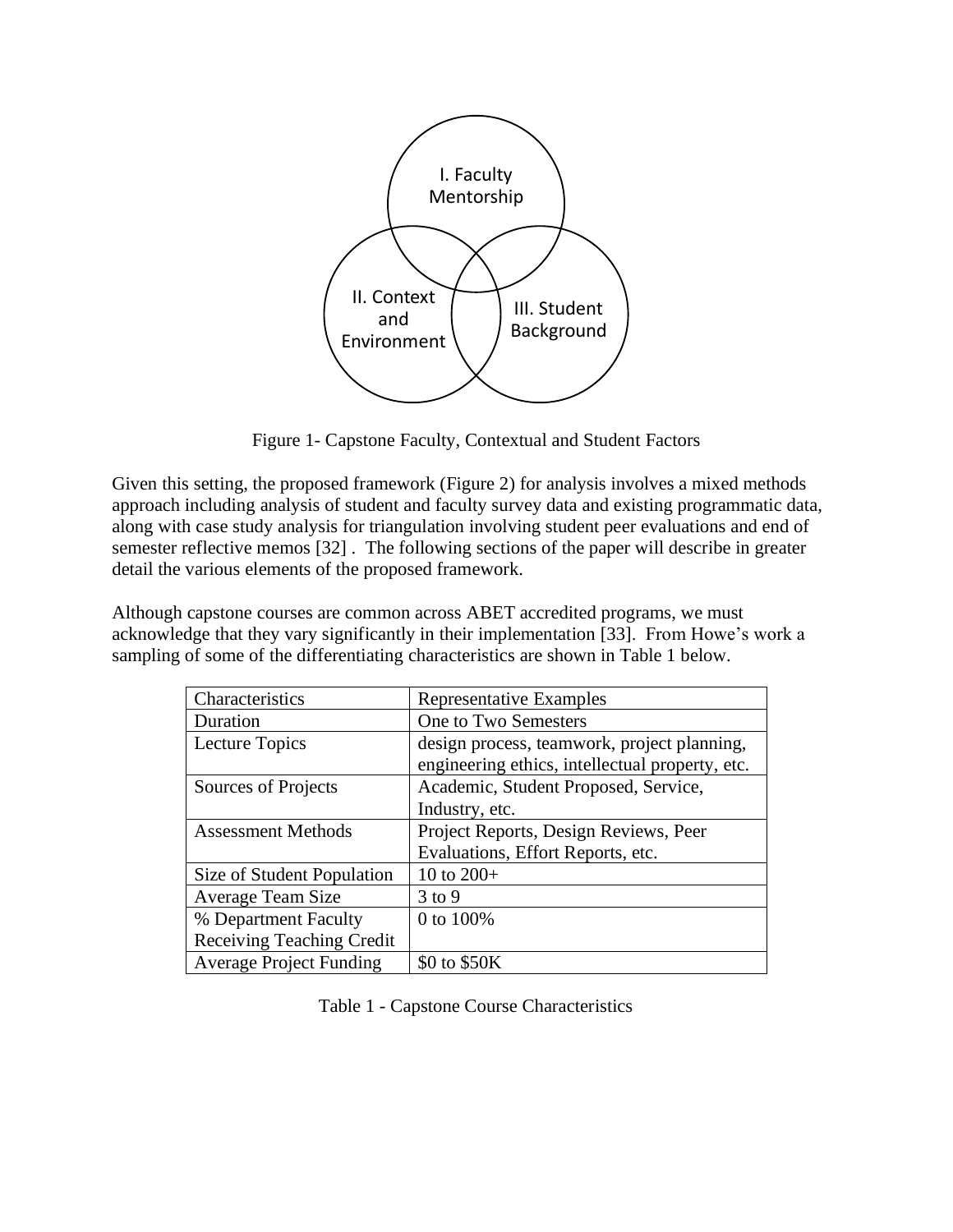

Figure 2 - Mixed Methods Research Framework

Regardless of the variations from one program to another the common denominators include; 1.) an engineering design project, 2.) a student team, and 3.) some level of faculty guidance.

For the work presented here the broad context is a large public metropolitan university. The student population is composed of mechanical and aerospace engineering. The curriculum structure is a two semester offering consisting of six major course milestones that emulates industry practice [34]. The lecture component of the capstone course is conducted by the course coordinator who provides instruction and general guidance on the engineering design process to all students. The course coordinator assigns students to projects based upon information provided by students about their project preference and background (i.e., resume). The course coordinator also assigns a faculty advisor to each project team, who mentors and provides direct guidance to the student team.

Defining Successful Student Outcomes in Capstone

The Engineering Accreditation Commission (EAC) for ABET describes student outcomes in terms of the skills and abilities that students possess or acquire through their education [35] . This paper builds upon past work, where we take the viewpoint that capstone is a proving ground for students to demonstrate that they are prepared for professional practice [2] . The outcomes of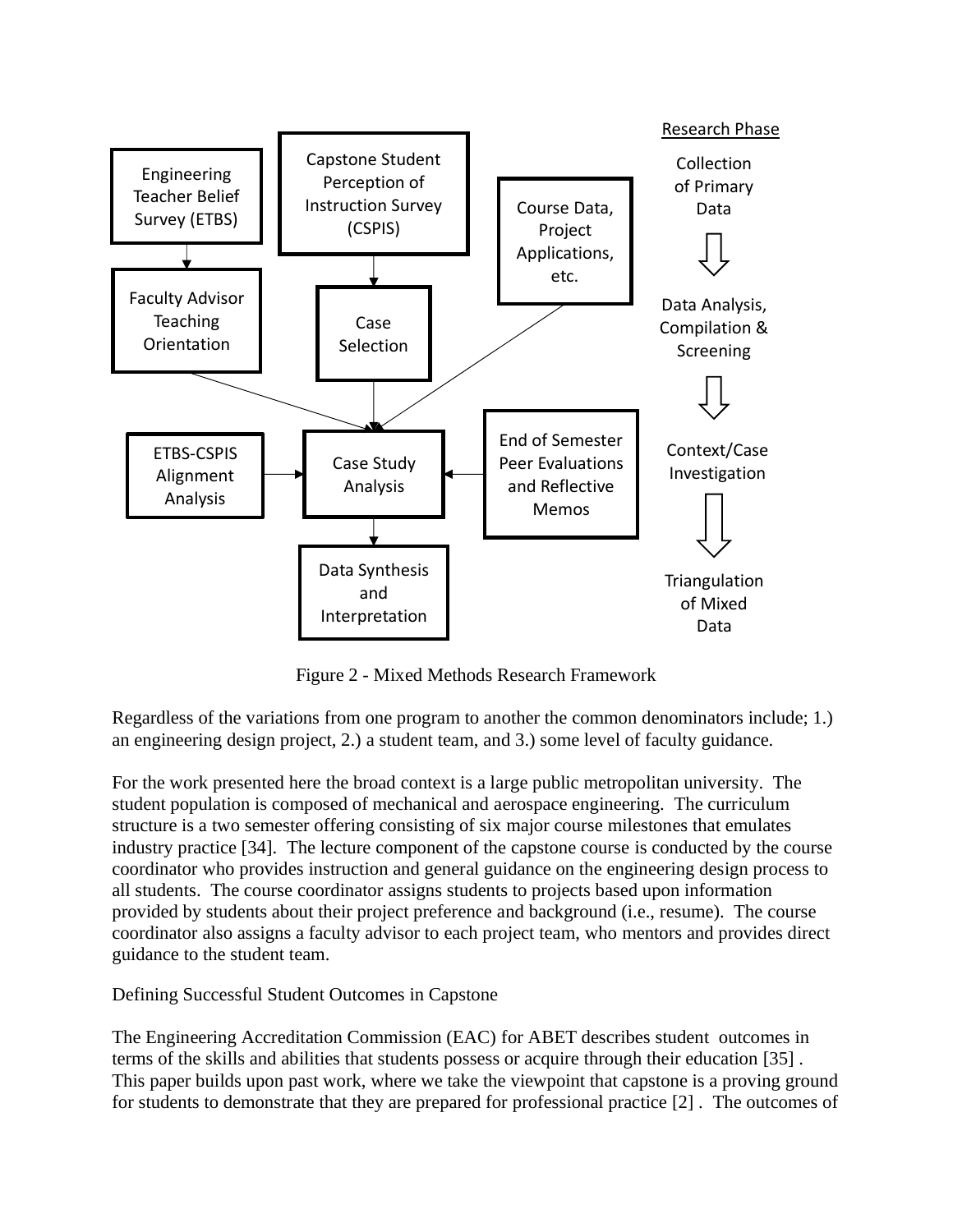the capstone educational experience, therefore, can be broadly characterized to encompass all of the new EAC defined student outcomes 1 through 7.

Depending upon one's viewpoint there may be different definitions for success in capstone. For example, some faculty may value project results as a metric of student learning outcomes. Did the prototype demonstration work according to specification and was the final report well written? In contrast, other faculty may consider how well students collaborated on a team, followed the design process and learned from their failures as the best indicator of successful student outcomes. We argue that success in capstone includes both of these perspectives and more; including student, faculty and contextual/environmental considerations.

Of course, as shown by Gonzalez-Rogado, et. al., student success will be influenced by a multitude of factors, including (most notably) teaching practices [36]. Given the multitude of teaching practices that may impact student success, past efforts to quantitatively determine student engagement will depend upon the characteristics measured. Gonzalez and Rogado, et.al. noted that "students who are most satisfied are those who follow a course based on a teaching methodology that involves them more in the learning process…" This suggests that an investigation going beyond a numerical assessment of teaching practices should also include the "voice of the student" on what practices resonate with their individual needs. Identification of which practices correlate to student success will require triangulating quantitative assessments with qualitative observations capturing student feedback (i.e., a mixed methods assessment).

Below (Table 2) is a concise listing of the capstone student success outcome metrics included in the framework presented here. All of the types of information and data are regularly collected as an integral part of the course, except for the Capstone Student Perception of Instruction Survey (CSPIS).

| 1. Course Data (project milestone assessments)                                        |
|---------------------------------------------------------------------------------------|
| 2. Project applications and resumes used to assign students to project teams          |
| 3. Individual student contributions to the team project as judged by faculty advisors |
| 4. Student peer evaluations as an indicator of teamwork and for comparison (or        |
| calibration) with faculty individual assessments of individual student contributions  |
| 5. Feedback from student reflective memos describing what they learned and how        |
| their motivation may have been affected throughout the project                        |
| 6. Capstone Student Perception of Instruction Survey (CSPIS)                          |

Table 2 - Student Success Outcome Metrics

Capstone Student Perception of Instruction Survey (CSPIS)

A common routine for most universities and colleges around the world is to administer student perception of instruction (SPI) surveys at the end of each semester at the course level to gauge teaching effectiveness. SPI survey questionnaires are typically the most influential measure of teaching effectiveness at most institutions and considered to be reliable and valid instruments [37]. For a course with multiple instructors (i.e., faculty advisors), results from course level SPI surveys lack the level of detail necessary to truly understand the impacts of teaching practices on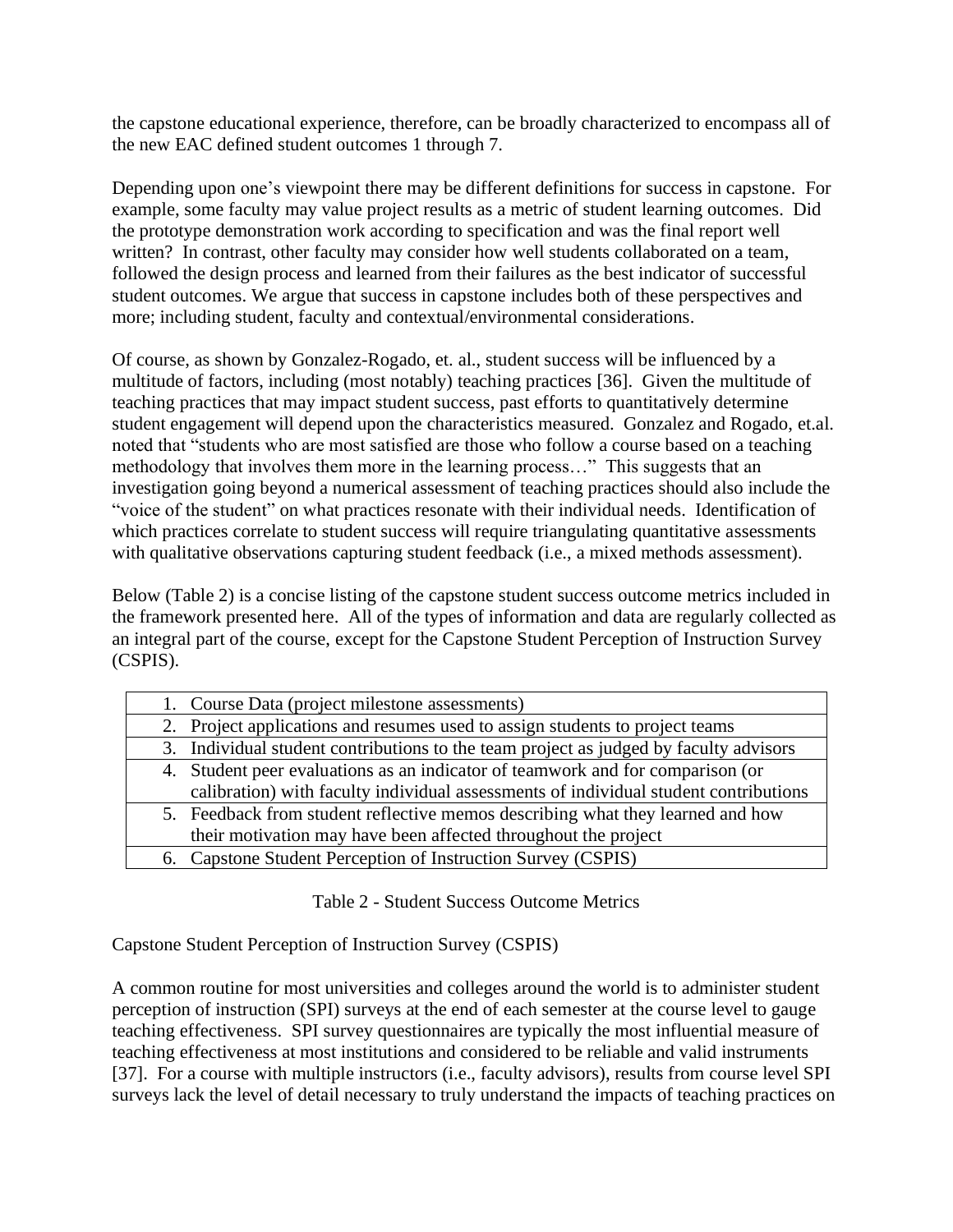individual project teams. Similar to the questions used by the traditional SPI questionnaire we developed questions that would provide insight into teaching effectiveness at the individual capstone project level based upon Pembridge and Paretti's functional taxonomy [38] . The questions, based upon a 5 point Likert scale, were customized for the contextual setting of capstone and organized into five areas:

- 1. Individual Student Interests
	- a. My faculty advisor actively promotes my individual educational/engineering development.
	- b. My faculty advisor adapts project guidance based upon individual student interests and capabilities.
- 2. Technical Guidance
	- a. My faculty advisor is engaged in and aware of the technical aspects of my project.
	- b. My faculty advisor helped guide the team in finding relevant technical information.
	- c. My faculty advisor provided specific technical knowledge related to the project.
	- d. My faculty advisor is more focused on the technical accomplishments of the project than my educational development
- 3. Teamwork
	- a. My faculty advisor is invested in ensuring our team work environment promotes a healthy exchange of ideas.
	- b. My faculty advisor helped maintain involvement and motivation for each individual student.
	- c. My faculty advisor helped mediate or facilitate team interactions.
	- d. My faculty advisor knows individual student contributions from team members.
- 4. Design Process
	- a. My faculty advisor helped guide the development of project deliverables.
	- b. My faculty advisor helped define/refine the project scope.
	- c. My faculty advisor helped guide students through a structured design process.
- 5. Role Model
	- a. My faculty advisor has one or more characteristics that are valuable to me as a professional role model

The CSPIS was implemented by the course coordinator on a voluntary basis to all students during the middle of the second semester of a 2-semester capstone course during the 2019 academic year. For each response, individual students were requested to include their name and project identification. With a population of 264 students organized into 48 capstone project teams, 183 completed surveys were collected from the possible respondents. Summary data from the population of students who responded to the CSPIS is shown in Table 3 below. Of these, nine project teams were selected for further case study analysis. Project teams were selected to include a wide variation of characteristics based upon the source of the project (i.e., industry sponsored, faculty defined, student-proposed or research/university support) and the backgrounds of the faculty advisor (i.e., industry or academic). The projects chosen for further case study analysis also had a maximum number of students on a team who actually responded to the CSPIS survey.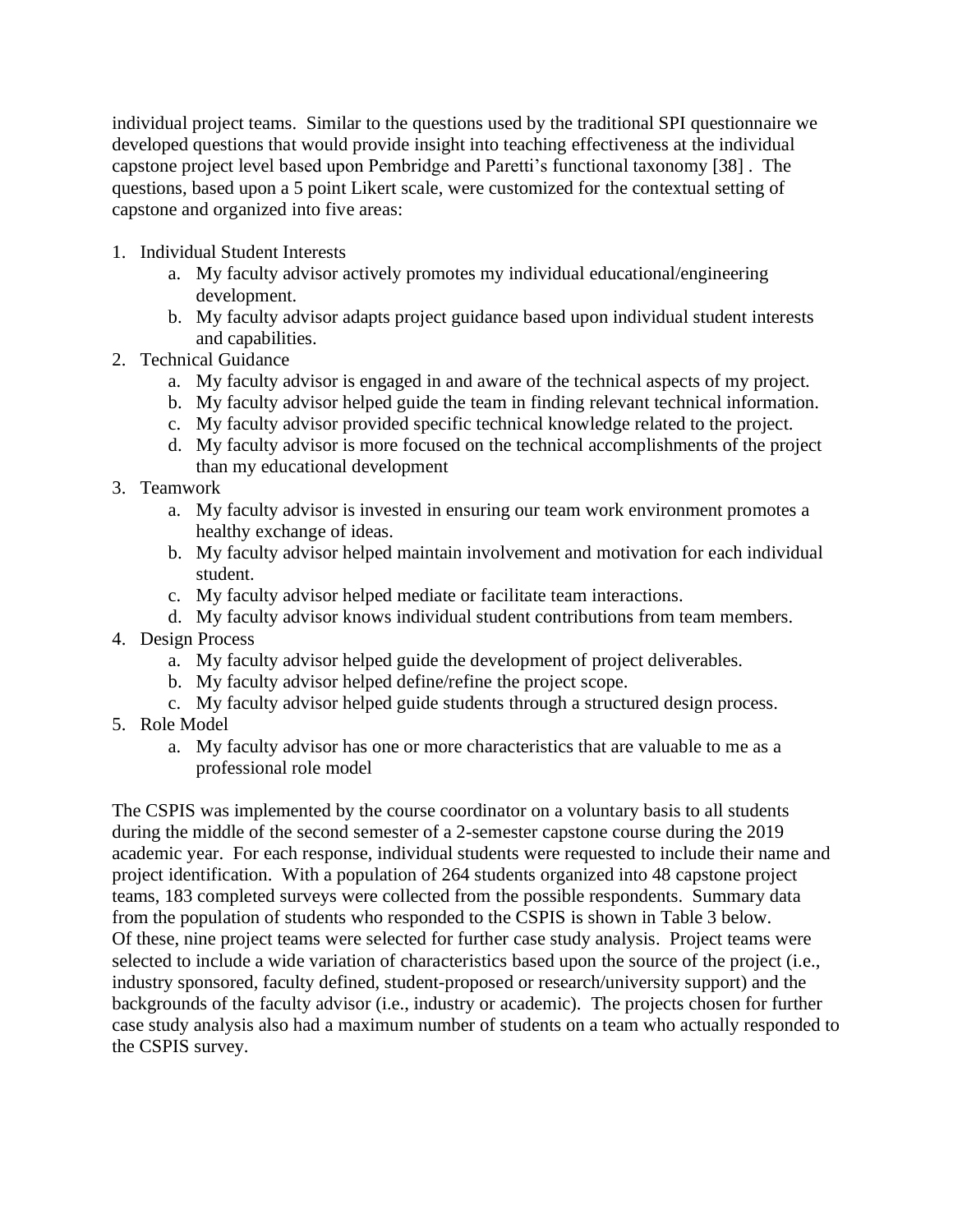|        | Individual<br>Student<br>Interests | Technical<br>Guidance | Teamwork | Design<br>Process | Role<br>Model | Overall<br><b>CSPI</b> |
|--------|------------------------------------|-----------------------|----------|-------------------|---------------|------------------------|
| Max    | 4.75                               | 4.62                  | 4.50     | 4.83              | 5.00          | 4.50                   |
| Median | 3.56                               | 3.59                  | 3.47     | 3.67              | 3.92          | 3.59                   |
| Min    | 2.81                               | 2.38                  | 2.56     | 3.00              | 3.58          | 2.76                   |

Table 3 - CSPIS Total Individual Student Population Data Summary  $(n = 183)$ (ratings based upon 5 point Likert scale)

Engineering Teacher Belief Survey (ETBS)

In parallel with the implementation of the CSPIS, the Engineering Teacher Belief Survey (ETBS) was also administered to each of the faculty members who served as project advisors. The ETBS is based directly upon the Teacher Belief Interview (TBI) [39, 40]. The fundamental principle of the TBI is that instructor beliefs have direct relationships to teaching practices. For example, Moore et. al. use the TBI to track changes in teaching practices to investigate how model-eliciting activities can influence changes in beliefs over a three-year period [39]. The TBI probes for instructional beliefs in areas of student learning, assessment and teaching practice and manifests itself in seven specific questions as presented by Moore et. al. as follows:

- 1. How do you describe your role as the instructor? (Teaching practice)
- 2. How do your students best learn engineering? (Student learning)
- 3. How do you maximize student learning in your classroom? (Teaching practice)
- 4. How do you know when your students understand? (Assessment)
- 5. How do you decide what to teach or what not to teach? (Teaching practice)
- 6. How do you decide when to move on to a new topic in your class? (Assessment)
- 7. How do you know when learning is occurring in your classroom? (Student learning)

The TBI questions as originally presented by Luft and Roehrig [41] were further categorized into seven categories that reflect the views of faculty about students, as follows:

- 1. Traditional Teacher Focused (TTF)
- 2. Instructional Teacher Focused (ITF)
- 3. Transitional (T)
- 4. Responsive Student Focused (RSF)
- 5. Reform-based Student Focused (RBSF)

The seven questions and five categories serve as a foundation for the thirty-five questions implemented in the Teacher Belief Survey or TBS [42], which is grounded in many years of research and considered to be reliable and valid. For our purposes, we customized the wording of the thirty-five questions in the TBS to reflect the special teaching environment associated with engineering capstone to create the Engineering Teacher Belief Survey (or ETBS). As shown in Table 4 below, the Engineering Teacher Belief Survey (ETBS) questions were developed,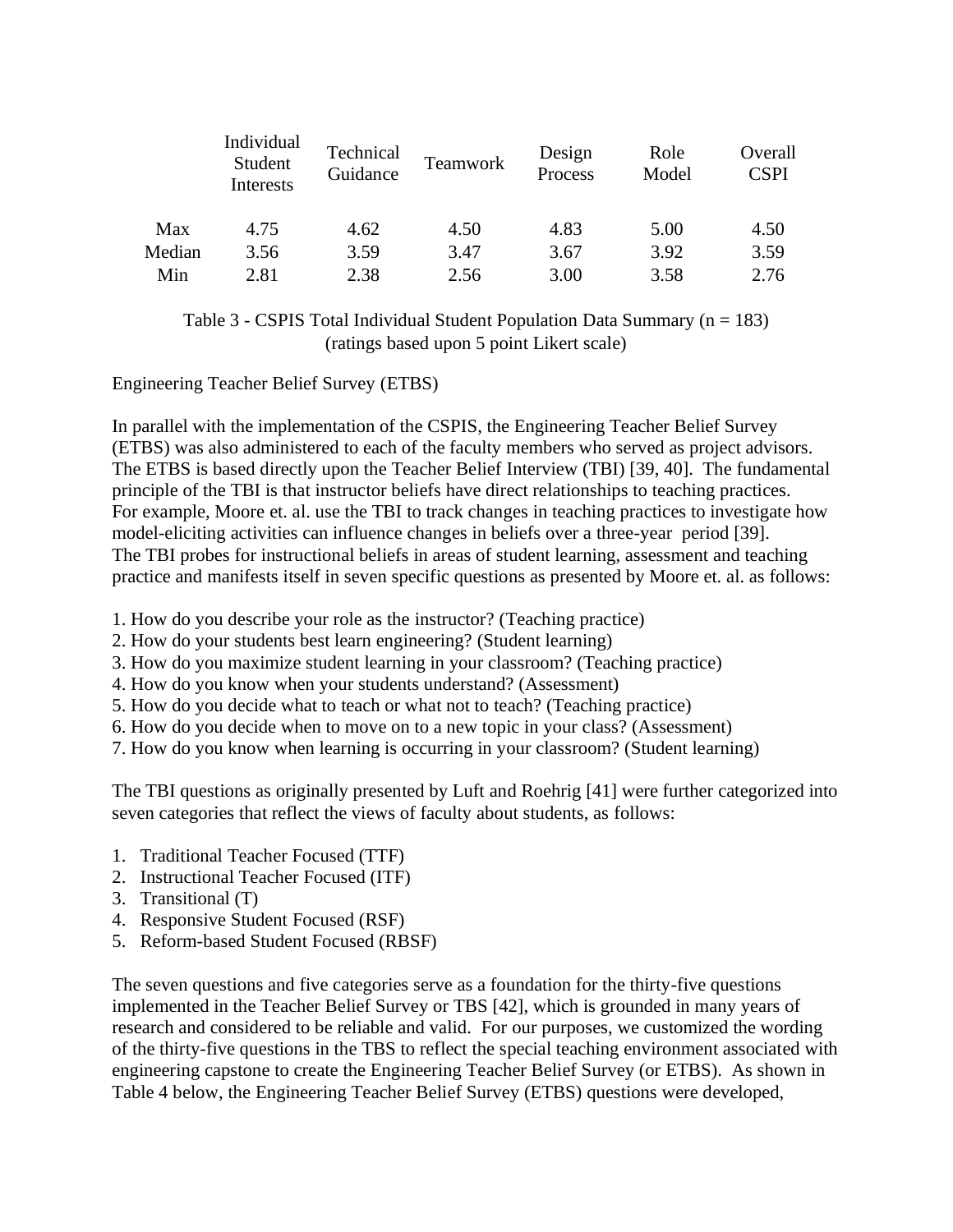targeting the interaction between faculty advisor beliefs and the behaviors they exhibit, closely following the outline provided by Luft and Roehrig [41] . In actual implementation, the sequence of questions is randomized and quantified on a five-point Likert scale. An example of the resulting radar charts for one of the nine faculty advisors in the case studies is shown in Figure 3 below.

| TTF1             | I view my role as an educator as a technical expert who delivers engineering knowledge content.                                              |
|------------------|----------------------------------------------------------------------------------------------------------------------------------------------|
| TTF <sub>2</sub> | My students learn engineering best by taking good notes and paying careful attention to me<br>during design meetings.                        |
| TTF3             | Careful planning by the faculty advisor and well prepared agendas maximize student learning.                                                 |
| TTF4             | Students develop an understanding of the content based upon information delivered to them in<br>design sessions.                             |
| TTF5             | The syllabus provides guidance on what to teach students for their specific design project.                                                  |
| TTF6             | I encourage students to move on to new phases of their design project after they have expended<br>the time allotted by the course schedule.  |
| TTF7             | When students are paying close attention to me during design sessions I know that learning is<br>occurring.                                  |
| ITF1             | As an engineering educator, my job is to motivate student interest to learn technical content.                                               |
| ITF <sub>2</sub> | My students best learn engineering by integrating technical content from prior coursework into<br>their projects.                            |
| ITF3             | As an engineering educator, I maximize learning and comprehension by carefully observing<br>student responses during design sessions.        |
| ITF4             | I know students understand when they are correctly applying technical solutions to their project.                                            |
| ITF5             | I know what guidance or instruction to provide based on what students need for their<br>professional practice.                               |
| ITF6             | I encourage students to move on to the next phase of the design process when they understand<br>the design principles for the current phase. |
| ITF7             | I know that learning is occurring based on critical assessment of design deliverables (reports,<br>presentations, etc.)                      |
| T1               | My role as an educator is to serve as a guide for developing understanding of engineering<br>principles and practice.                        |
| T2               | Students best learn engineering with hands-on laboratory/prototyping activities.                                                             |
| T <sub>3</sub>   | To maximize student learning I build a positive supportive environment.                                                                      |
| <b>T4</b>        | I know students understand when they can describe what they have learned.                                                                    |
| T <sub>5</sub>   | I decide what to teach or what not to teach based upon student feedback.                                                                     |
| T <sub>6</sub>   | I move on to a new topic in when students are able to use the design process to solve problems.                                              |
| T7               | I know when learning is occurring when the students are actively engaged.                                                                    |
| RSF1             | My role as an engineering educator is as a facilitator who sets up the project for students to<br>engage in inquiry and exploration.         |
| RSF <sub>2</sub> | Students best learn engineering when they interact with each other as they explain their results.                                            |
| RSF3             | To maximize project-based learning I use design sessions to encourage students to share ideas,<br>predict results and ask questions.         |
| RSF4             | I know students understand when they can use the knowledge gained to solve a practical<br>problem                                            |
| RSF5             | I manipulate project scoping based upon the interests and capability of students.                                                            |
| RSF <sub>6</sub> | I encourage students to move forward onto new project phases when students are comfortable<br>with the content.                              |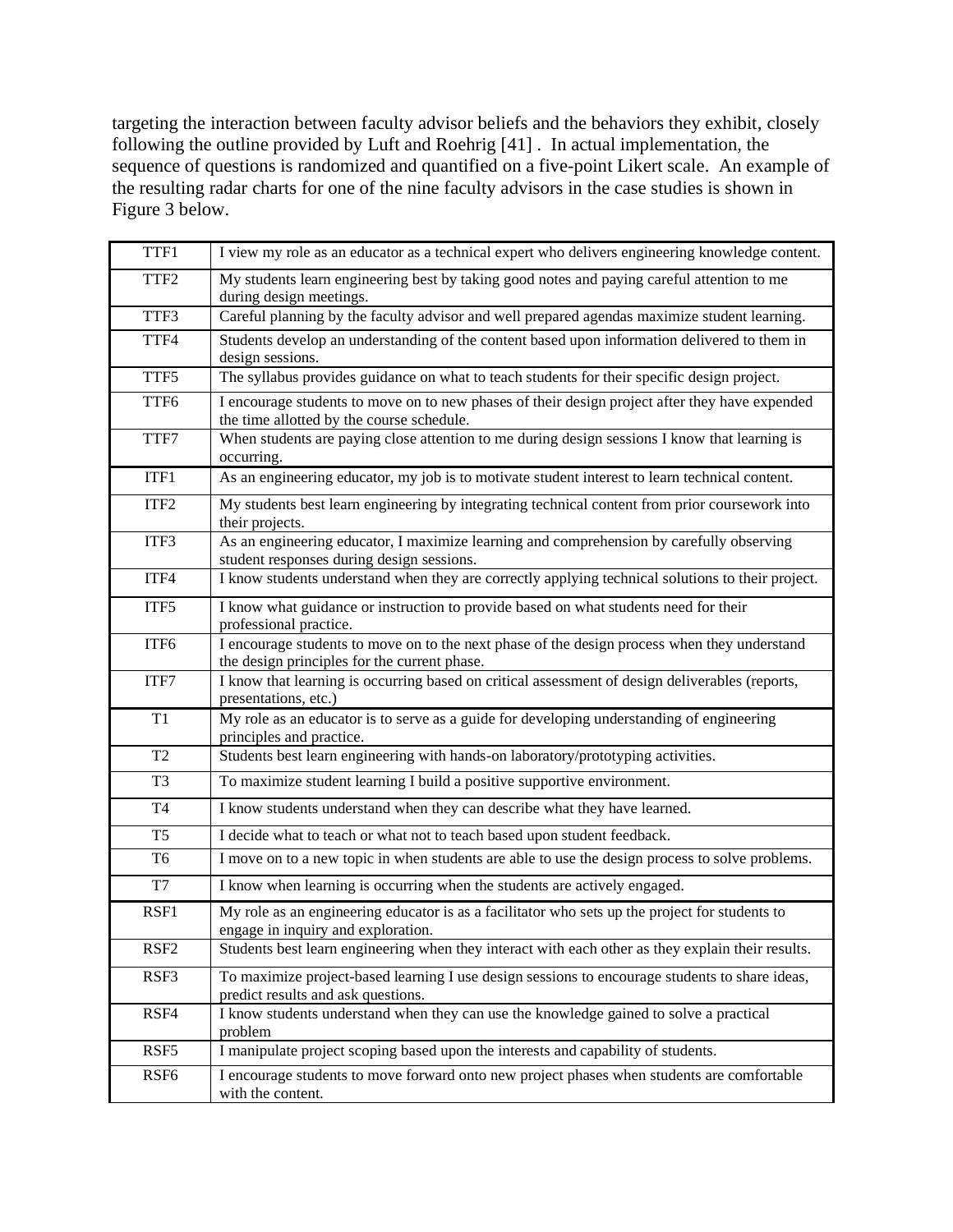| RSF7              | I know learning is occurring for the project team when the students interact and work together to<br>solve problems.                                              |
|-------------------|-------------------------------------------------------------------------------------------------------------------------------------------------------------------|
| RBSF1             | My role as an engineering educator is as an advisor and mentor who helps students reconcile<br>what they know and what they can learn.                            |
| RBSF <sub>2</sub> | Students best learn engineering when they take ownership of what they have learned.                                                                               |
| RBSF3             | I maximize student learning by allowing students to choose their own methods for learning.                                                                        |
| RBSF4             | I know students understand when they can apply fundamental engineering concepts to expand<br>their knowledge in new areas.                                        |
| RBSF5             | I decide what to encourage students to develop for their projects based upon what is cognitively<br>appropriate for students and aligned with accepted standards. |
| RBSF <sub>6</sub> | I encourage students to move on to new topics when they are applying the concepts to new<br>situations and asking questions about the concepts.                   |
| RBSF7             | I know when learning is occurring when students formulate thoughtful questions about the<br>project.                                                              |

Table 4 - Engineering Teacher Belief Survey (ETBS) Questions



Figure 3 – Example Faculty Advisor ETBS Radar Chart

# Case Study Analysis

The deeper insights into the character and complexion of the dynamic engineering capstone educational environment are well-suited for the utilization of case study investigations, having used the screening process to extract characteristics of representative teams and faculty from the field of candidates. The selection process allowed investigation of faculty mentoring methods from various classes of faculty (i.e., tenured, research, lecturer and industry adjunct). Open ended interviews with faculty advisors for the selected cases also provided insights into the more nuanced social interactions between team members and faculty advisors.

A recurring theme in case study research methods is the premise of triangulation, suggesting that multiple supporting sources of evidence or "convergence of the evidence" [43] is desirable.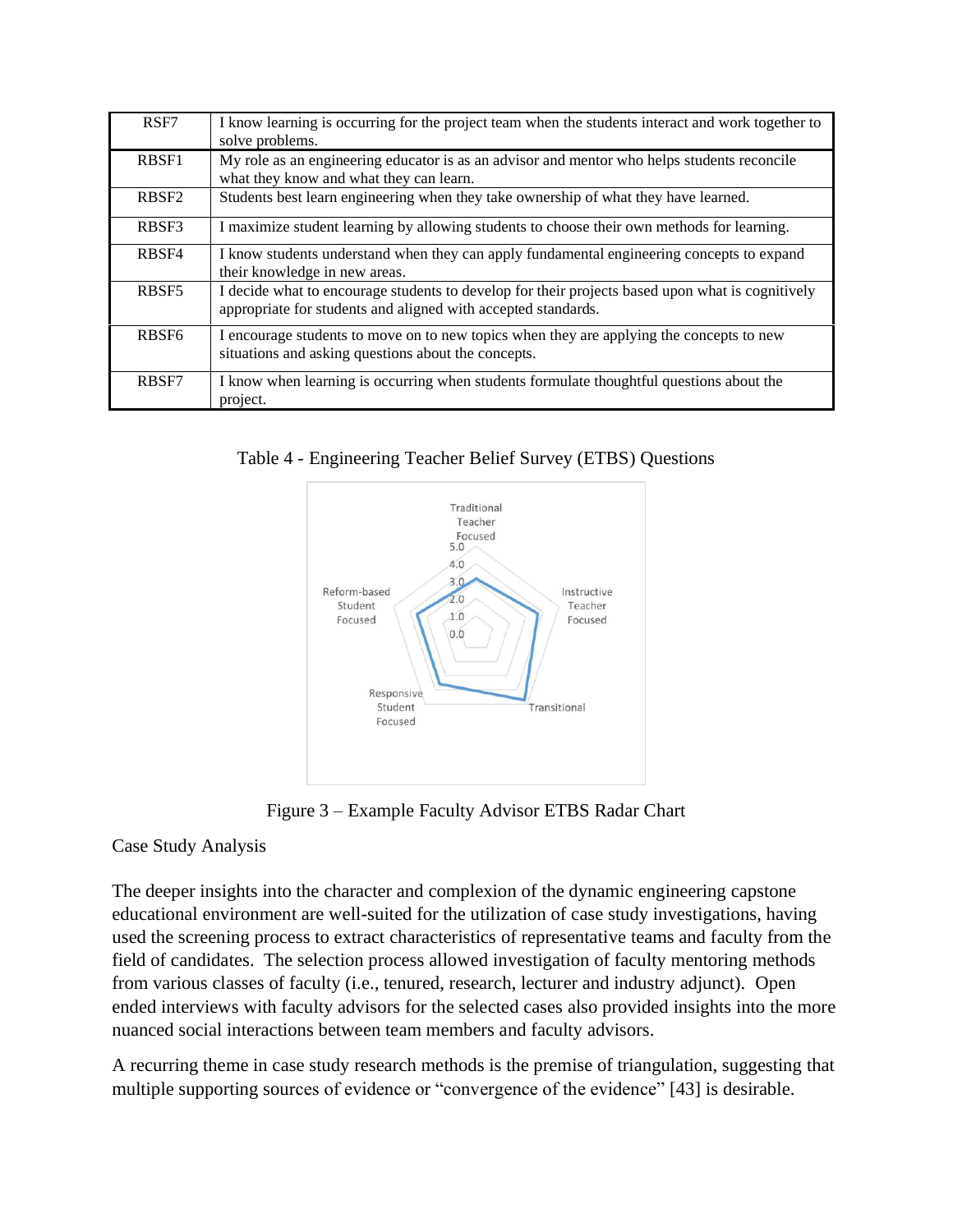Researchers are encouraged to gather multiple types of data, using independent processes, to ensure that their conclusions are well-grounded. Yin (2009) suggests various types of data may include written documentation, open-ended interviews, observational studies, structured interviews, as well as quantitative methods (e.g., surveys). Such multi-vector support for factual observation lends credence to the validity of the observations and is consistent with generallyaccepted mixed-methods research methodology.

As described in the previous two sections of this paper, student perceptions of instruction were gathered via survey (i.e., the CSPIS) to provide a complimentary perspective to the faculty advisor ETBS results. As a basis for the case study analysis, we utilized Pembridge's and Paretti's taxonomy of capstone teaching characteristics which served as a guide and useful starting point for assessing faculty roles and student perception [9]. Their taxonomy probes such characteristics as:

- Enabling students on real world projects, structured design processes, prototyping and interdisciplinary teamwork
- Importance of student learning outcomes in areas of writing, goal setting, team communication, teamwork and creative thinking
- Faculty advisor/instructor roles in areas of scoping projects, guiding and helping teams organize/plan, and maintain student involvement/motivation
- Characteristics of "a good capstone instructor", such as passion for teaching design or in the project area, knowledge of design processes, managing and facilitating the team, knowing students' individual characteristics/habits/personalities, and prior industry or applied engineering experience

While the ETBS speaks to a faculty member's beliefs, the CSPIS provides insight into the student perspective of how faculty advisor beliefs manifest in the faculty member's teaching methods. The pairing of the ETBS coupled with the CSPIS provides insight into how faculty beliefs translate into practice. For each of the nine case studies, an analysis was conducted to evaluate how faculty advisor teaching practices aligned with student perceptions of instruction for the particular capstone project under consideration.

Secondary data from internal course assignments and metrics (i.e., end-of semester reflective memos, peer evaluations, project applications, student resumes, grades, etc.) complemented the survey data to provide a first-tier (screening) assessment of significant parameters. End of semester reflective memos and peer evaluations were particularly revealing with regard to students' perceptions of their learning experience and their relationships with teammates. Project applications and resumes were used to develop a composite understanding of the experience level of the various students on project teams for each of the case studies.

For each case study, we conducted an in-depth multi-vector analysis, including triangulation to provide a definitive assessment of faculty advisor mentorship (type I factor); context and environment (type II factor); and student influences (type III factor); for each of the nine capstone projects, culminating in an overall assessment of capstone project success. Table 5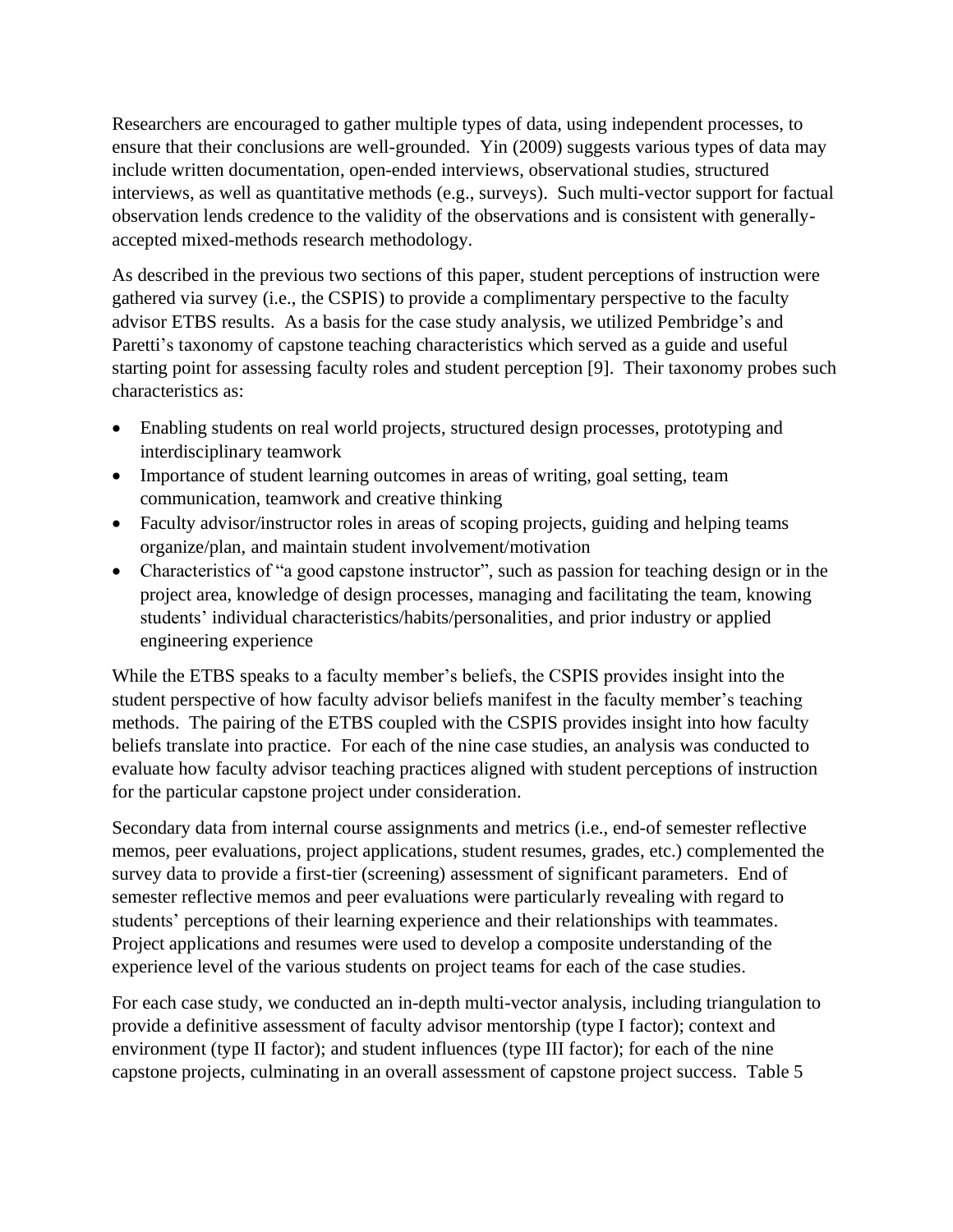below provides summary data from each of the case studies. The case studies are coded with prefixes indicating the source of the project as follows:

FD ➔ Faculty Defined Project ISP ➔ Industry Sponsored Project RUS ➔ Research/University Support SPP ➔ Student Proposed Project

The summary data in Table 5 uses direct CSPIS team average ratings for type I faculty advisor mentorship. The remaining summary data uses a four-point scale to quantify the type II and III factors, and the overall assessment of project success based upon case study analysis as follows:

- $4.0 \rightarrow$  excellent
- $3.0 \rightarrow \text{good}$
- $2.0 \rightarrow$  satisfactory
- $1.0 \rightarrow$  poor

| <b>Case Study</b> | <b>Faculty</b><br><b>Advisor</b><br><b>Mentorship</b><br>(Type I) | Context &<br><b>Environment</b><br>(Type II) | <b>Student</b><br><b>Influences</b><br>(Type III) | <b>Overall</b><br><b>Assessment</b><br>of Project<br><b>Success</b> |
|-------------------|-------------------------------------------------------------------|----------------------------------------------|---------------------------------------------------|---------------------------------------------------------------------|
| FDP <sub>2</sub>  | 2.9                                                               | 3                                            | 3                                                 | 3                                                                   |
| ISP <sub>3</sub>  | 2.2                                                               | 1.5                                          | 2                                                 | 2                                                                   |
| ISP <sub>2</sub>  | 3.6                                                               | 3                                            | 4                                                 | 4                                                                   |
| ISP1              | 3.2                                                               | 3                                            | 3                                                 | 3                                                                   |
| RUS <sub>2</sub>  | 3.5                                                               | $\overline{2}$                               | $\mathcal{R}$                                     | 3                                                                   |
| SPP <sub>1</sub>  | 2.9                                                               | 3                                            | 4                                                 | 3                                                                   |
| FDP1              | 2.8                                                               | 3                                            | 2                                                 | 3                                                                   |
| RUS1              | 2.6                                                               | 3.5                                          |                                                   | 2                                                                   |
| SPP <sub>2</sub>  | 2.8                                                               | 3                                            |                                                   |                                                                     |

### Preliminary Observations

Preliminary observations from the case study analyses revealed that faculty engagement, clarity in project definition, and strong team dynamics, in combination, resulted in greater overall project success. We found that contextual (type II factors) and student influences (type III factors) were predominantly manifested in issues related to project definition and team dynamics, respectively. Improving clarity in project definition appears to result in slightly better overall project success, as compared to improvements in faculty engagement and team dynamics.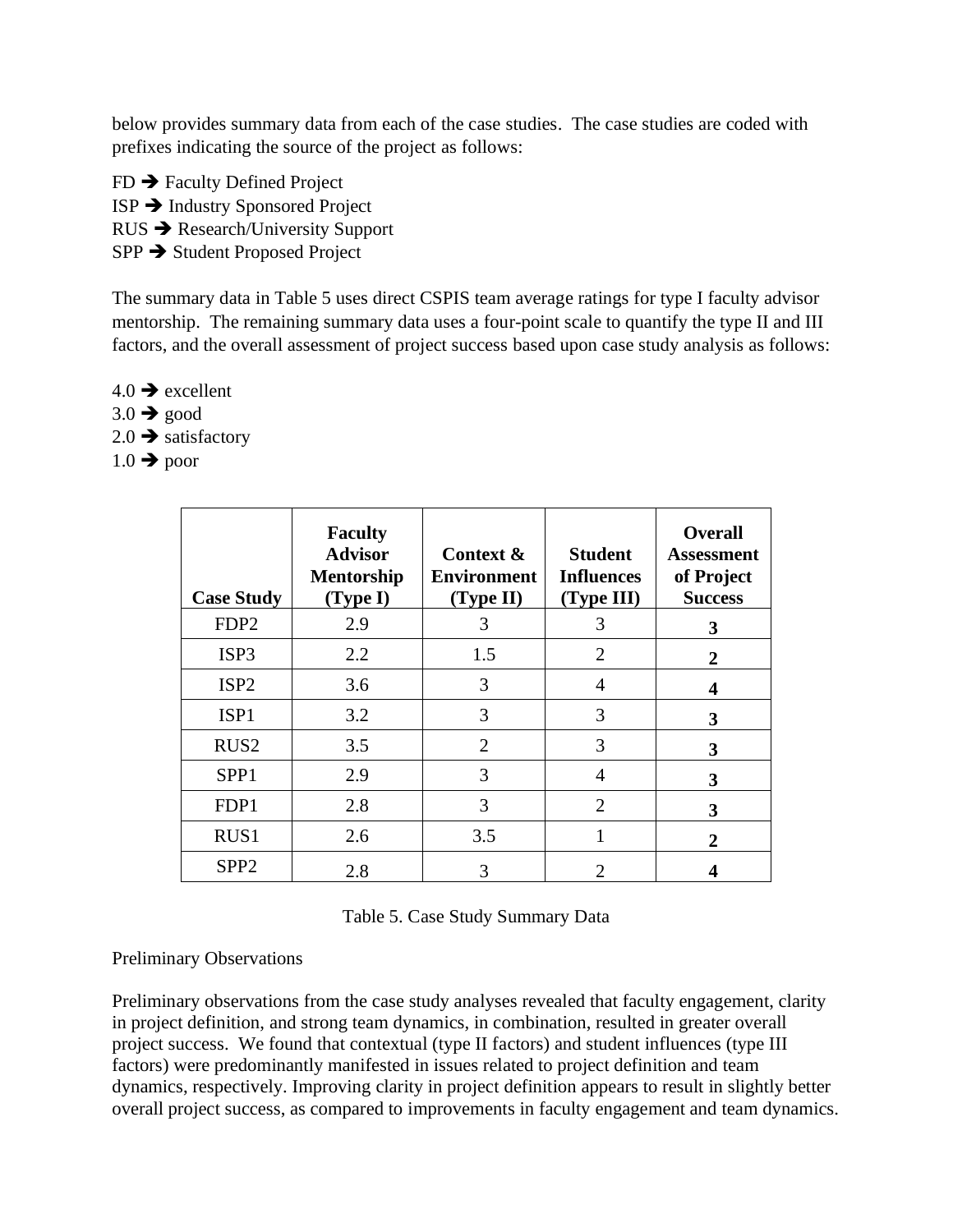It appears that clarity in project definition may have positive impacts on team dynamics. Issues with team dynamics resulted in higher variability in overall project success, whereas improvements in faculty engagement and team dynamics resulted in greater consistency of overall project success.

We observed that lack of clarity in initial project definition can have a particularly deleterious impact on student success. For the case studies examined we found two project teams (RUS1 and ISP3) with serious issues requiring protracted intervention. In the case of RUS1, the team experienced issues with project definition during the first semester and "institutional" support issues during the second semester. Despite these issues the team had a faculty advisor who was sensitive to student issues and provided the necessary support to facilitate the team's progress. In the case of ISP3, the industry sponsor was not as initially responsive as would have been beneficial to the students. Consequently, the student effort lacked focus and direction for an extended period of time at project kickoff. The faculty advisor was not able to coordinate with the sponsor due to some of the very same issues that the student team experienced. Although the faculty advisor (an industry adjunct) had a demonstrated ability to successfully guide project teams, the faculty advisor had schedule and time constraints due to other commitments that hampered the level of faculty engagement.

For seven of the nine case studies, we found a strong positive correlation of 83% between team design specification document grades (week 4 of the first semester) and team average CSPIS rating (data collected in week 8 of the second semester), suggesting that teams with a clear and early understanding of project requirements were more satisfied and engaged. Conversely, students on projects with unclear definition were less satisfied. Comments from end of semester student reflective memos provided insight into the impact of project definition issues. For those projects with issues, student comments focused on uncertainty and changes in project direction; and how these issues resulted in a negative impact on their motivation and engagement. Intervention consisted of facilitating communication with the student teams and helping them understand, clarify and come to consensus on project objectives. While the issue of unclear project definition is inherently contextual, we argue that ensuring appropriate project scope and clarity in project definition is a faculty and program/department responsibility and have identified the potential interaction as type I/II (see appendix).

We have noticed from the case study analysis that for research university support (RUS) and industry sponsored (ISP) projects, unclear project definition can often be very challenging for students, as compared to a faculty defined project where goals and objectives have the opportunity to be very well defined. Adding to the issue, project definition can sometimes change as the student team consults with their industry sponsor or research/university liaisons. While industry and research project liaisons will typically be comfortable with such fluidity, we find that students, particularly those lacking engineering experience, such as internships or significant projects (e.g., SAE formula car) will express significant consternation and frustration with changes in project definition. The case studies indicate that faculty with industry experience, who tend to be well versed in the engineering design process are generally astute to these particular issues and aware of the appropriate interventions for remediation. In contrast, we found that faculty-defined projects with well-defined goals and objectives in the area of the faculty member's expertise can have equally satisfying results for capstone student projects.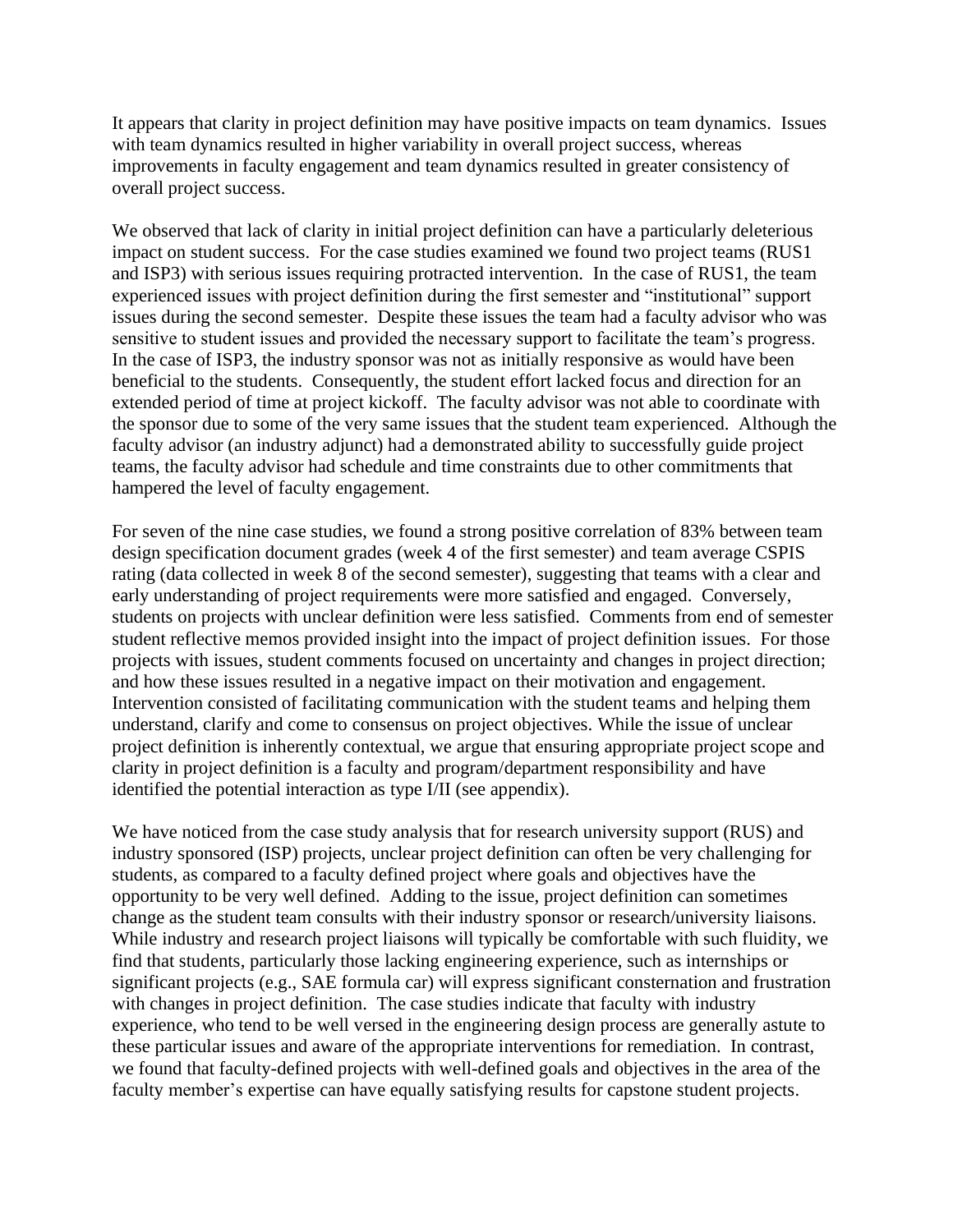Another recurring issue which surfaced as a result of our case studies, focuses on the issue of team dynamics and student leadership (or lack thereof). As others have found [29], the failure of student leadership to emerge on capstone project teams can have a significant impact on team dynamics leading to less than satisfying results and success in a capstone experience. We know from prior work [12] that students with engineering work experiences (i.e., internships, cooperative education experiences, etc.) will often emerge to serve in the role of project team leaders. Our general practice is to create diverse teams based upon information students provide via a project application form. The information includes project preference, technical skills and prior engineering work experience. Nevertheless, whether a capstone team has been formed with students that have prior engineering work experience, does not necessarily guarantee that student leadership on a team will emerge. This requires faculty advisors to facilitate teamwork and encourage student leadership. From our case studies, we have observed that faculty advisors with a more traditional teacher focus may or may not have sufficient inclinations to identify dysfunctional student dynamics (which inevitably comes from lack of student leadership) until it becomes too late to intervene and remediate issues. Faculty with prior industry or management experience may develop these skills due to their industry experiences. In contrast, faculty without industry experience who are more student-focused also tend to exhibit more insight into team dynamics. Confirming Novoselich's and Knight's findings [30], our case studies suggest that teams with shared leadership have more successful student outcomes and a more satisfying learning experience.

### Summary

We have presented a mixed methods framework for developing a comprehensive in-depth understanding of the issues and success factors associated with capstone design teams. Two new survey instruments specifically customized to cater to the capstone community (i.e., CSPIS and ETBS) have been developed and implemented to explore the perspectives of both students and faculty. Using end of semester student reflective memos and peer evaluations, coupled with course and survey data, we have investigated individual project case studies to probe for a deeper understanding of some of the most significant issues that impact capstone student success. Early indications are that project definition, team dynamics and faculty advisor mentorship are key factors.

### Future Work

Our study of the factors influencing capstone student team success remains a work in progress. Meanwhile, in the interest of exploring "positive" success factors, we have also taken into consideration the many potential "negative" impacts on team success, utilizing the perspective that we often learn more from our failures than from our successes. In the appendix to this paper we present a compilation of issues often expressed by students categorized in areas of faculty mentorship, contextual/environmental and student/team issues. They are presented in no specific order and are most likely not exhaustive, so the compilation is presented as observations from the field of inquiry based upon our case studies, as well as many years of working with capstone student teams. In addition to delineating the many possible issues that impact capstone student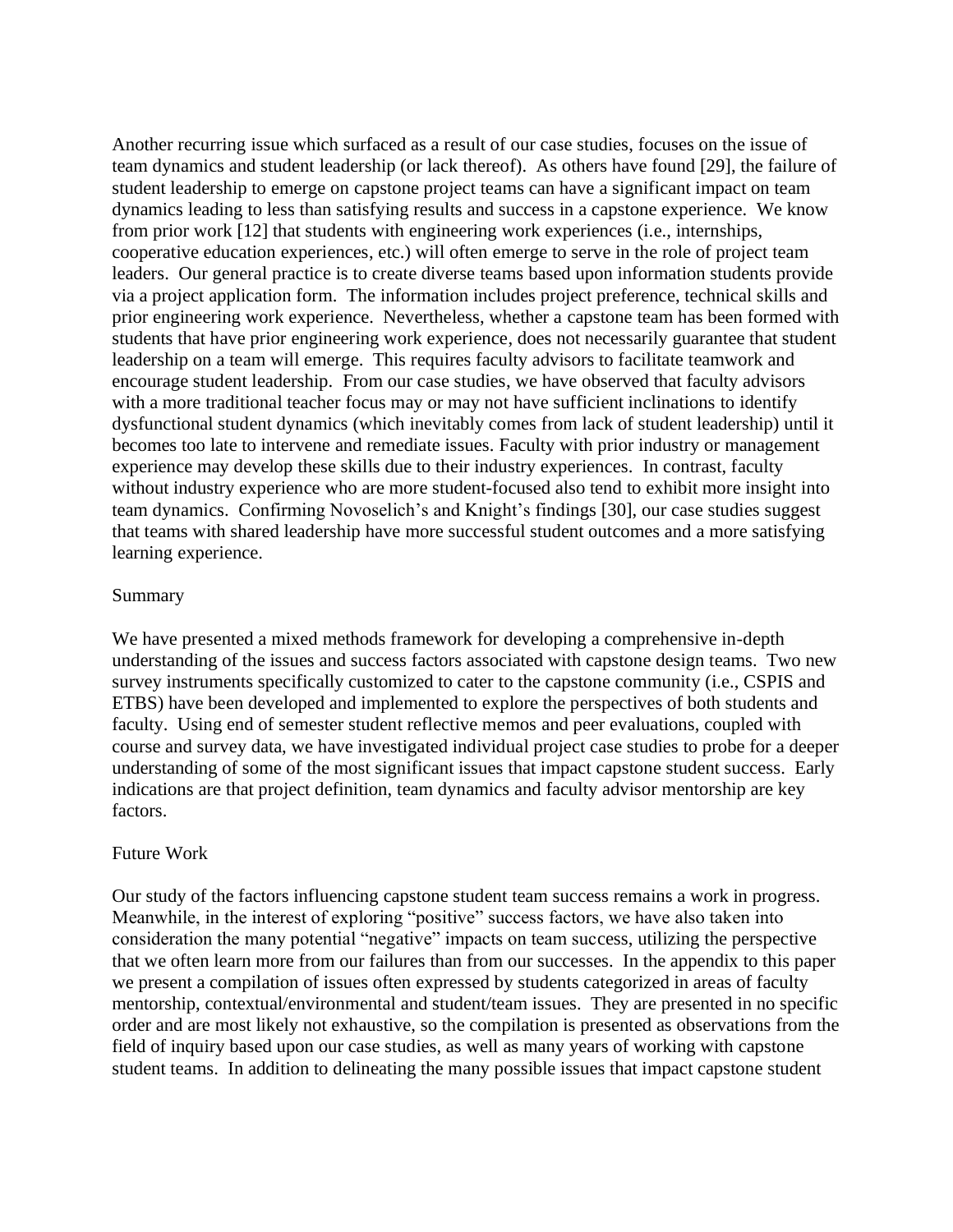success, we have also noted some of the potential interactions of issues between the various areas (i.e., faculty, contextual, student).

As with the case study main factors, the issues are categorized into three primary categories (see appendix). Type I factors are faculty-derived, type II are contextual, and type III are studentcentered. Examples of interactions might include:

- Faculty member not mediating project scope or allowing scope creep (Type I/II: interaction between faculty and context)
- Course/university schedule or logistical constraints that impede student progress (Type) I/II: faculty creating project context)
- Unprofessional behavior of a team member (Type II/III: interaction between student behavior and team/project context)

We believe that exploration of these interactions and others, perhaps not yet identified (see appendix), is an area for future investigation.

Finally, we have started to gain insights into the teaching practices that have the opportunity to improve successful student outcomes. Many of these teaching practices appear to be consistent with the various focused efforts to validate specific teaching tools and methods described earlier in this paper. At this stage, however, our investigations and insights have only surfaced a set of questions to be used during semi-structured interviews with individual faculty advisors (which has yet to be completed). Here is our preliminary list of questions for faculty advisors:

- 1. How do you know if and when projects are scoped at an appropriate challenge level for students?
- 2. How do you know if students fully understand project objectives?
- 3. What do you do to encourage teamwork?
- 4. How do you know if and when there are team issues?
- 5. How do you know if the student proposed system concept will satisfy design requirements?
- 6. How do you integrate prior learning into your projects?
- 7. How do you know when students are actively engaged or not in the project?
- 8. How do you provide technical guidance that encourages students to think for themselves and sets the team up for success?
- 9. What do you do to encourage student leadership?
- 10. How do you encourage students to think like "real" engineers?
- 11. How does your teaching approach benefit students?
- 12. What do you consider the most important capstone student learning outcomes?

The framework presented in this paper provides a foundation for future work to develop a deeper understanding of engineering capstone design teams. Our immediate short term objectives are to complete the analysis phase utilizing the new framework. Longer-term efforts will likely focus on making the CSPIS a regular element of our capstone course in the interest of continuous process improvement. To further confirm our preliminary findings, we will conduct additional case studies in hopes of bringing focus and improved understanding to inform capstone teaching practices.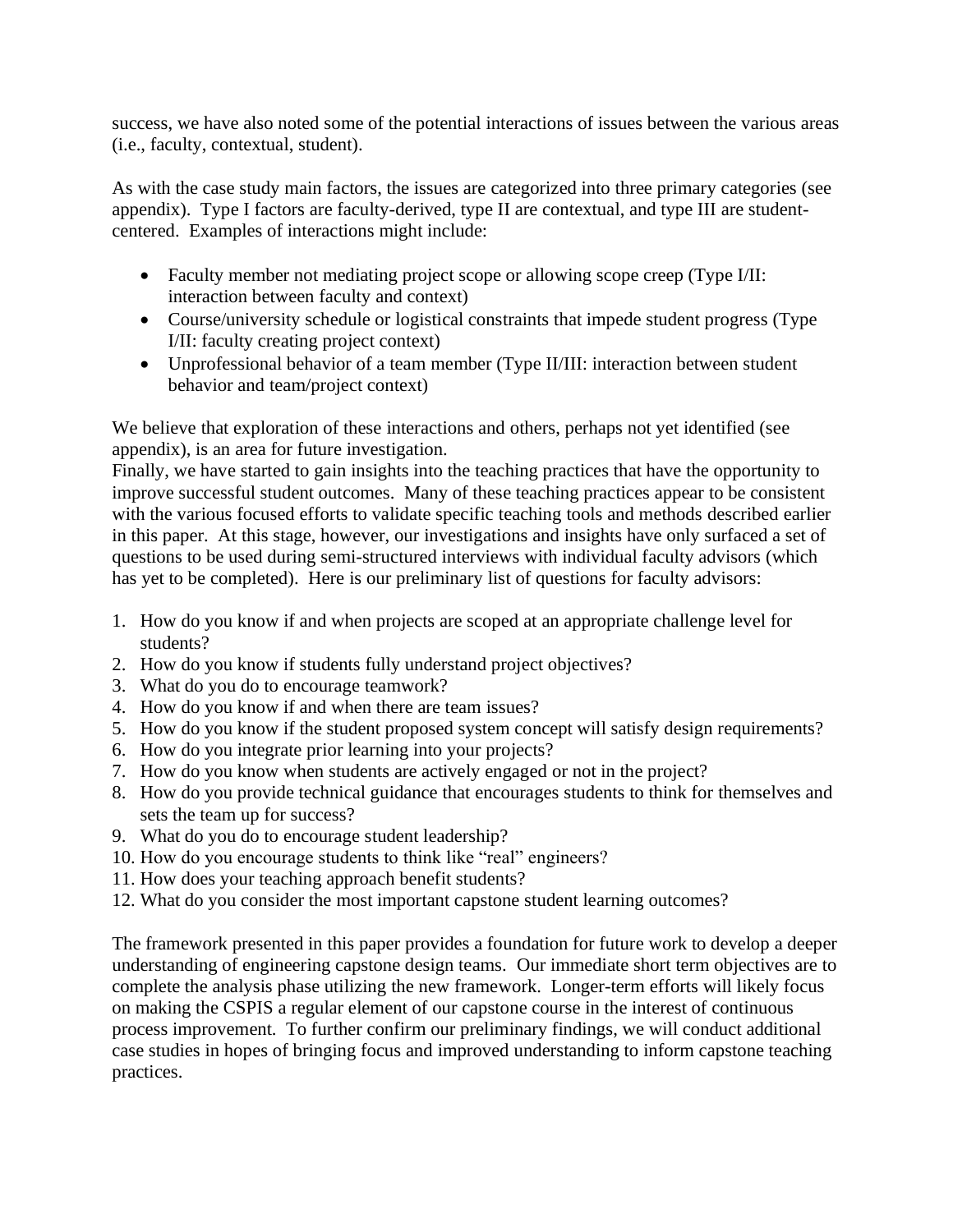## Acknowledgement

We are very grateful to the Guidish family for their unwavering support that has enabled us to pursue this research.

References:

- [1] P. T. T. Lisa R. Lattuca, and J. Fredricks Volkwein. *Engineering Change: A Study of the Impact of EC2000*. (2006). Baltimore, MD: ABET, Inc.
- [2] M. Steiner *et al.*, "Preparing Engineering Students for Professional Practice: Using Capstone to Drive Continuous Improvement," *International Journal of Engineering Education,* vol. 31, pp. 154-164, 2015.
- [3] S. Hyldgaard Christensen, C. Didier, A. Jamison, M. Meganck, C. Mitcham, and B. Newberry, *International Perspectives on Engineering Education. [electronic resource] : Engineering Education and Practice in Context, Volume 1* (Philosophy of Engineering and Technology: 20). Springer International Publishing, 2015.
- [4] D. Levi, *Group Dynamics for Teams*, 1st ed. Sage Publications, Inc., 2001.
- [5] " Engineering Education Research and Teaching Centers." [http://engineeringeducationlist.pbworks.com/w/page/27610370/Engineering Education](http://engineeringeducationlist.pbworks.com/w/page/27610370/Engineering%20Education%20Research%20and%20Teaching%20Centers)  [Research and Teaching Centers](http://engineeringeducationlist.pbworks.com/w/page/27610370/Engineering%20Education%20Research%20and%20Teaching%20Centers) (accessed 10/25/2019.
- [6] C. J. Atman, D. Kilgore, and A. McKenna, "Characterizing Design Learning: A Mixed-Methods Study of Engineering Designers' Use of Language," *Journal of Engineering Education,* vol. 97, pp. 309-326, 2008.
- [7] M. Borrego, J. Karlin, L. D. McNair, and K. Beddoes, "Team Effectiveness Theory from Industrial and Organizational Psychology Applied to Engineering Student Project Teams: A Research Review," *Journal of Engineering Education,* vol. 102, no. 4, pp. 472-512, 2013, doi: 10.1002/jee.20023.
- [8] M. Borrego, E. P. Douglas, and C. T. Amelink, "Quantitative, Qualitative, and Mixed Research Methods in Engineering Education," *Journal of Engineering Education,* vol. 98, pp. 53-66, 2009.
- [9] J. J. Pembridge and M. C. Paretti, "Characterizing capstone design teaching: A functional taxonomy," *Journal of Engineering Education,* Article vol. 108, no. 2, pp. 197-219, 04// 2019, doi: 10.1002/jee.20259.
- [10] J. McCormack *et al.*, "Methodology for selection, sequencing, and deployment of activities in a capstone design course using the TIDEE web-based assessment system," presented at the ASME International Design Engineering Technical Conferences & Computers and Information in Engineering Conference, San Diego, CA, USA, 2009, text. [Online]. Available: [https://login.ezproxy.net.ucf.edu/login?auth=shibb&url=https://search.ebscohost.com/log](https://login.ezproxy.net.ucf.edu/login?auth=shibb&url=https://search.ebscohost.com/login.aspx?direct=true&db=edsbas&AN=edsbas.3CE46DE3&site=eds-live&scope=site) [in.aspx?direct=true&db=edsbas&AN=edsbas.3CE46DE3&site=eds-live&scope=site.](https://login.ezproxy.net.ucf.edu/login?auth=shibb&url=https://search.ebscohost.com/login.aspx?direct=true&db=edsbas&AN=edsbas.3CE46DE3&site=eds-live&scope=site)
- [11] M. Steiner, J. Kanai, C. Hsu, R. Alben, and L. Gerhardt, "Holistic Assessment of Student Performance in Multidisciplinary Engineering Capstone Design Projects," *International Journal of Engineering Education,* vol. 27, pp. 1259-1272, 2011.
- [12] M. Steiner and J. Kanai, "Creating Effective Multidisciplinary Capstone Project Teams," vol. 32, ed, 2016, pp. 625-639.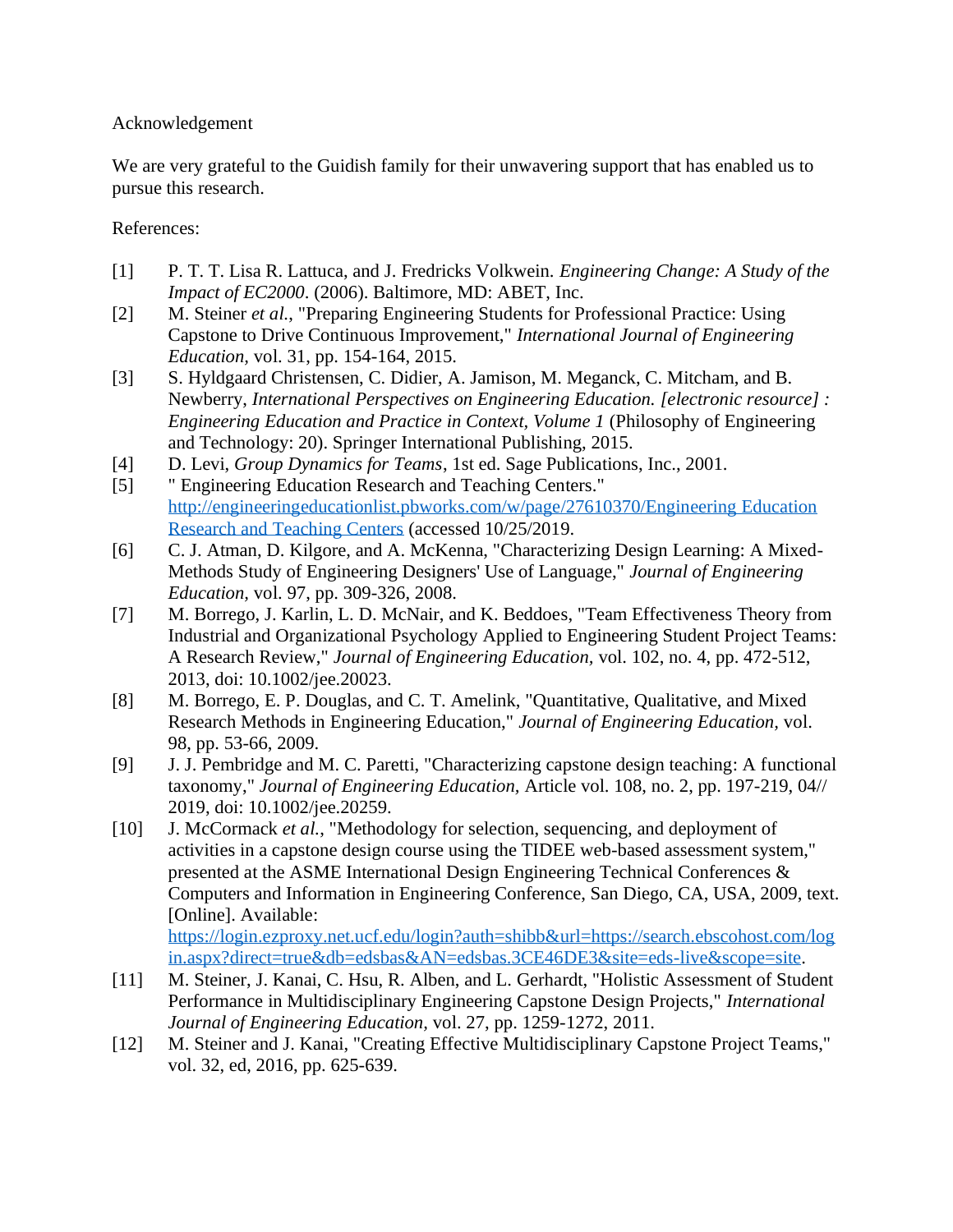- [13] D. P. J. Brickell, M. Reynolds, R. Cosgrove, "Assigning Students to Groups for Engineering Design Projects: A Comparison of Five Approaches," *Journal of Engineering Education,* vol. 83(3), pp. 259-262, 1994.
- [14] D. J. Wilde, *Teamology: The Construction and Organization of Effective Teams. [electronic resource]*. Springer London, 2009.
- [15] R. A. Layton, M. L. Loughry, M. W. Ohland, and G. D. Ricco, "Design and Validation of a Web-Based System for Assigning Members to Teams Using Instructor-Specified Criteria," *Advances in Engineering Education,* vol. 2, no. 1, 01/01/ 2010.
- [16] W. K. Craig, "Selecting Student Project Teams When it Really Matters: An Optimization-Based Approach Using Internet Resources," text.
- [17] B. M. Aller, D. M. Lyth, and L. A. Mallak, "Capstone Project Team Formation: Mingling Increases Performance and Motivation," *Decision Sciences Journal of Innovative Education,* no. 2, p. 503, 2008.
- [18] P. Brackin, D. Knudson, B. Nassersharif, and D. O'Bannon, "Pedagogical Implications of Project Selection in Capstone Design Courses," *International Journal of Engineering Education,* vol. 27, no. 6, p. 1164, 12// 2011.
- [19] C. Pezeshki, J. Leachman, and S. Beyerlein, "Managing Project Scope for Successful Engineering Capstone Projects," *International Journal of Engineering Education,* Article vol. 33, no. 5, pp. 1442-1452, 09// 2017.
- [20] R. A. Hart and T. W. Polk, "An Examination of the Factors that Influence Students' Capstone Project Choices," *International Journal of Engineering Education,* vol. 33, pp. 1422-1431, 2017.
- [21] G. J. Kowalski and B. M. Smyser, "Success Factors for International Students in Capstone Design Teams," *International Journal of Engineering Education,* vol. 33, pp. 1432-1441, 2017.
- [22] N. Hotaling, B. B. Fasse, L. F. Bost, C. D. Hermann, and C. R. Forest, "A Quantitative Analysis of the Effects of a Multidisciplinary Engineering Capstone Design Course," *Journal of Engineering Education,* Article vol. 101, no. 4, pp. 630-656, 10// 2012, doi: 10.1002/j.2168-9830.2012.tb01122.x.
- [23] W. S. Mark and S. Kurt Stephen, "A Case Study Approach for Understanding the Impact of Team Selection on the Effectiveness of Multidisciplinary Capstone Teams," presented at the ASEE Annual Conference, Columbus, OH, 2017, text. [Online]. Available: [https://login.ezproxy.net.ucf.edu/login?auth=shibb&url=https://search.ebscohost.com/log](https://login.ezproxy.net.ucf.edu/login?auth=shibb&url=https://search.ebscohost.com/login.aspx?direct=true&db=edsbas&AN=edsbas.EE82EAA2&site=eds-live&scope=site) [in.aspx?direct=true&db=edsbas&AN=edsbas.EE82EAA2&site=eds-live&scope=site.](https://login.ezproxy.net.ucf.edu/login?auth=shibb&url=https://search.ebscohost.com/login.aspx?direct=true&db=edsbas&AN=edsbas.EE82EAA2&site=eds-live&scope=site)
- [24] P. M. Griffin, S. O. Griffin, and D. C. Llewellyn, "The Impact of Group Size and Project Duration on Capstone Design," *Journal of Engineering Education,* Article vol. 93, no. 3, pp. 185-193, 07// 2004, doi: 10.1002/j.2168-9830.2004.tb00805.x.
- [25] R. Bailey, "Effects of industrial experience and coursework during sophomore and junior years on student learning of engineering design," *Journal of Mechanical Design,* no. 7, p. 662, 2007.
- [26] B. F. Blair, M. Millea, and J. Hammer, "The Impact of Cooperative Education on Academic Performance and Compensation of Engineering Majors," *Journal of Engineering Education,* Article vol. 93, no. 4, pp. 333-338, 10// 2004, doi: 10.1002/j.2168-9830.2004.tb00822.x.
- [27] A. Jaime, J. J. Olarte, F. J. Garcia-Izquierdo, and C. Dominguez, "The Effect of Internships on Computer Science Engineering Capstone Projects," *IEEE Transactions on*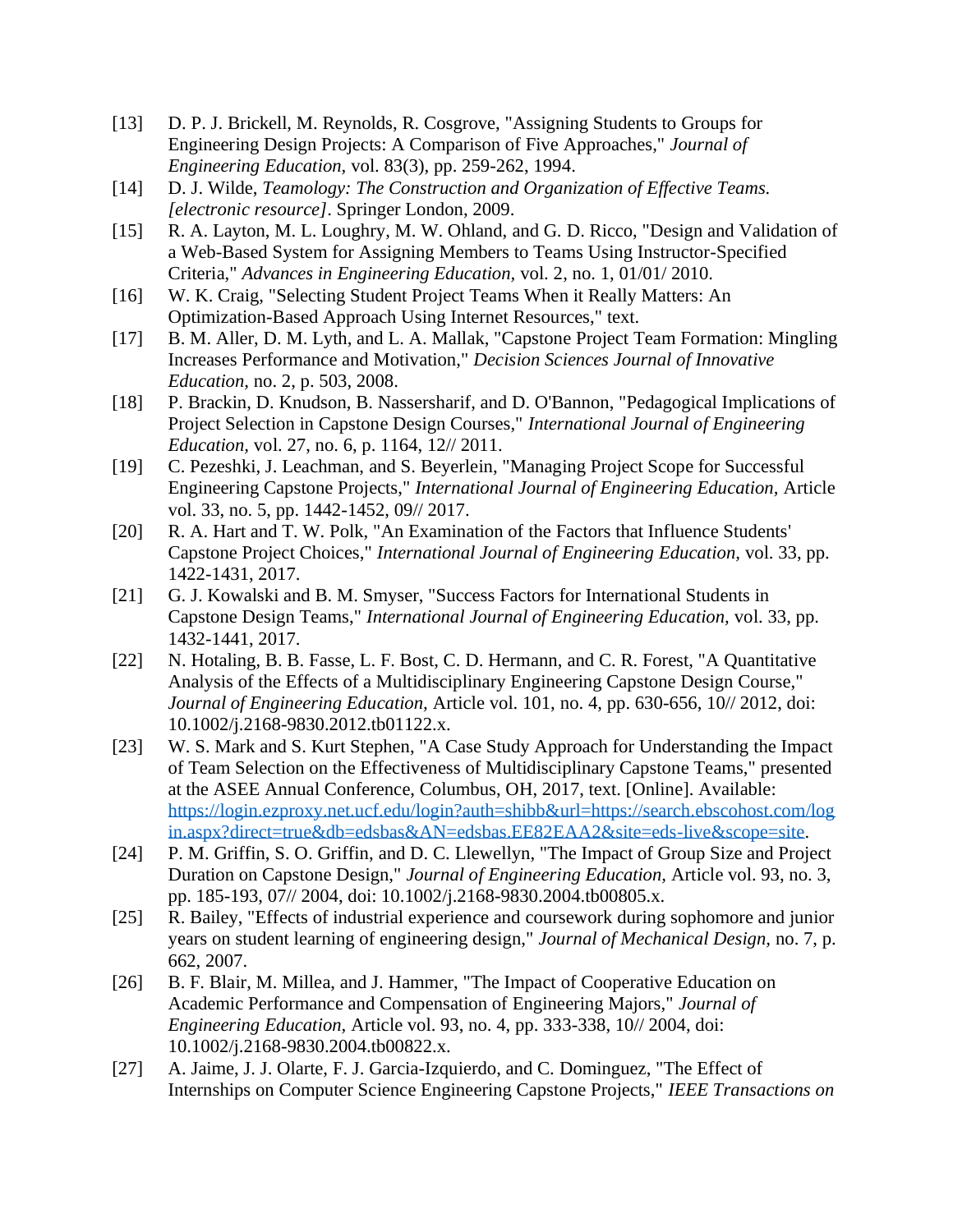*Education, Education, IEEE Transactions on, IEEE Trans. Educ.,* Periodical vol. 63, no. 1, pp. 24-31, 02/01/ 2020, doi: 10.1109/TE.2019.2930024.

[28] K. Rebecca, K. Daniel, and R. B. Angela, "Evolution of Leadership Behaviors During Two-Semester Capstone Design Course in Mechanical Engineering," presented at the ASEE Annual Conference & Exposition, United States, North America, 2018, text. [Online]. Available: [https://search.ebscohost.com/login.aspx?direct=true&db=edsbas&AN=edsbas.E50AC893](https://search.ebscohost.com/login.aspx?direct=true&db=edsbas&AN=edsbas.E50AC893&site=eds-live&scope=site&custid=current)

[&site=eds-live&scope=site&custid=current.](https://search.ebscohost.com/login.aspx?direct=true&db=edsbas&AN=edsbas.E50AC893&site=eds-live&scope=site&custid=current) [29] W. L. Stephen, "Team Leadership on Capstone Design Project Teams," presented at the ASEE Annual Conference & Exposition, United States, North America, 2013, text. [Online]. Available: [https://search.ebscohost.com/login.aspx?direct=true&db=edsbas&AN=edsbas.3690118B](https://search.ebscohost.com/login.aspx?direct=true&db=edsbas&AN=edsbas.3690118B&site=eds-live&scope=site&custid=current)

[&site=eds-live&scope=site&custid=current.](https://search.ebscohost.com/login.aspx?direct=true&db=edsbas&AN=edsbas.3690118B&site=eds-live&scope=site&custid=current)

- [30] B. J. Novoselich and D. B. Knight, "Shared Leadership in Capstone Design Teams: Social Network Analysis," *JOURNAL OF PROFESSIONAL ISSUES IN ENGINEERING EDUCATION AND PRACTICE,* vol. 144, 2018, doi: 10.1061/(ASCE)EI.1943- 5541.0000376.
- [31] J. Dewey, *Experience and Education* (The Kappa Delta Pi lecture series: [no. 10]). Macmillan, 1938.
- [32] K. S. Stresau, "Mixed Mode Analysis of Factors Influencing Success and Failure in Undergraduate Engineering Capstone Design Experiences " University of Central Florida, Doctoral Candidacy Proposal, August 15, 2019, 2019.
- [33] S. Howe, L. Rosenbauer, and S. Poulos, "The 2015 Capstone Design Survey Results: Current Practices and Changes over Time," *International Journal of Engineering Education,* Article vol. 33, no. 5, pp. 1393-1421, 09// 2017.
- [34] K. T. Ulrich, Eppinger, Steve D., and Yang, Maria C., *Product Design and Development. 7th ed.* McGraw-Hill Education, 2020.
- [35] ABET. *Criteria for Accrediting Engineering Programs*. (2017).
- [36] A.-B. Gonzalez-Rogado, M.-J. Rodriguez-Conde, S. Olmos, M. Borham, and F. J. Garcia-Penalvo, "Key Factors for Determining Student Satisfaction in Engineering: A Regression Study," vol. 30, ed, 2014, pp. 576-584.
- [37] Y. Chen and L. B. Hoshower, "Student Evaluation of Teaching Effectiveness: An assessment of student perception and motivation," *Assessment & Evaluation in Higher Education,* vol. 28, no. 1, pp. 71-88, 2003/01/01 2003, doi: 10.1080/02602930301683.
- [38] Paretti, "Characterizing capstone design teaching: A functional taxonomy," *Journal of Engineering Education,* Article vol. 108, no. 2, pp. 197-219, 04// 2019, doi: 10.1002/jee.20259.
- [39] T. J. Moore *et al.*, "Changes in Faculty Members' Instructional Beliefs while Implementing Model-Eliciting Activities," vol. 104, ed, 2015, pp. 279-302.
- [40] G. H. Roehrig and J. A. Luft, "Inquiry Teaching in High School Chemistry Classrooms: The Role of Knowledge and Beliefs," *Journal of Chemical Education,* Article vol. 81, no. 10, pp. 1510-1516, 10// 2004, doi: 10.1021/ed081p1510.
- [41] J. A. Luft and G. H. Roehrig, "Capturing Science Teachers' Epistemological Beliefs: The Development of the Teacher Beliefs Interview," article in journal/newspaper 2007.
- [42] B. L. McCombs, "Defining Tools for Teacher Reflection: The Assessment of Learner-Centered Practices (ALCP)," 2003. [Online]. Available: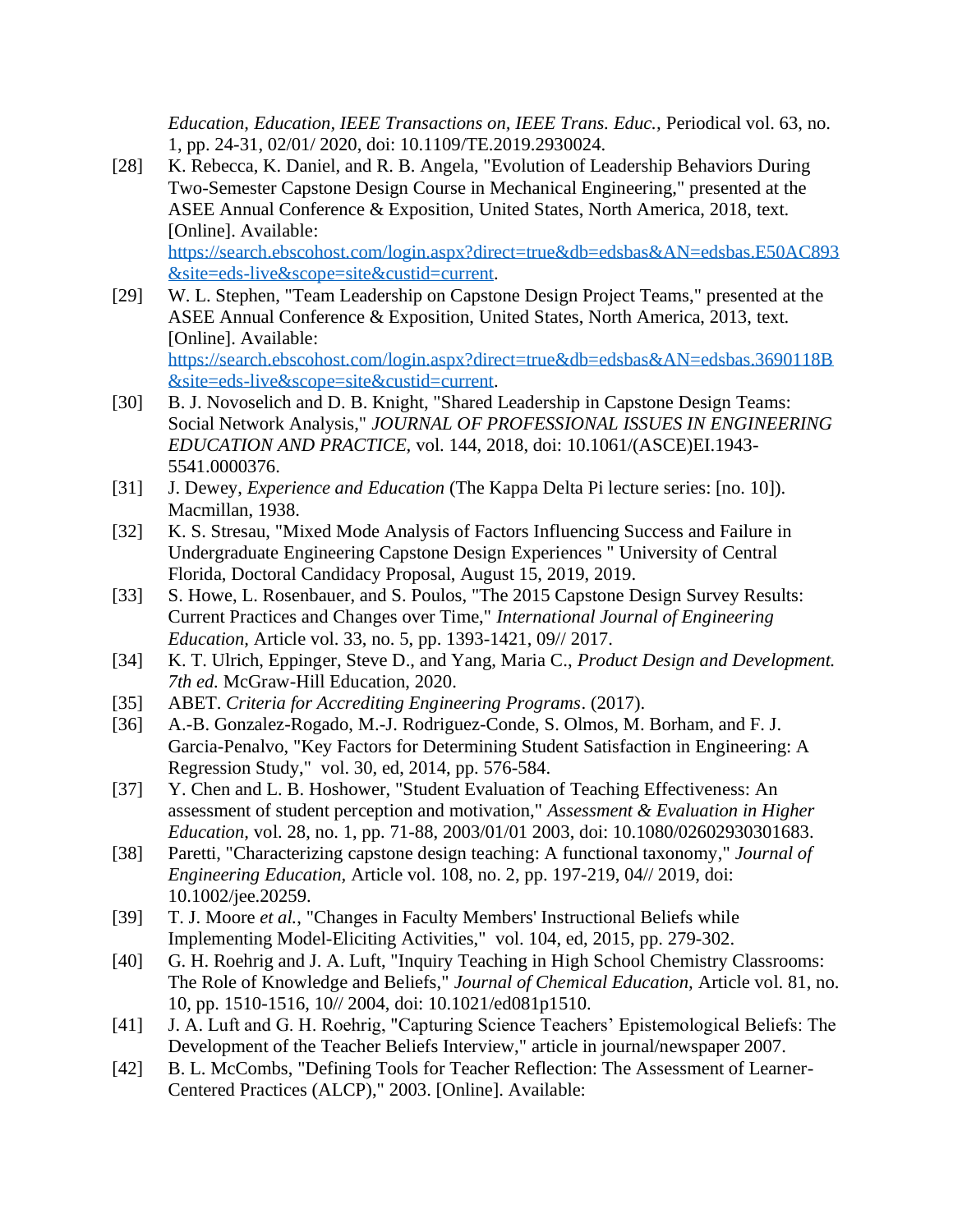[https://search.ebscohost.com/login.aspx?direct=true&db=eric&AN=ED478622&site=eds](https://search.ebscohost.com/login.aspx?direct=true&db=eric&AN=ED478622&site=eds-live&scope=site&custid=current) [-live&scope=site&custid=current](https://search.ebscohost.com/login.aspx?direct=true&db=eric&AN=ED478622&site=eds-live&scope=site&custid=current)

[43] R. K. Yin, *Case study research : design and methods*, 4th ed. ed. (Applied social research methods series: 5). Sage Publications, 2009.